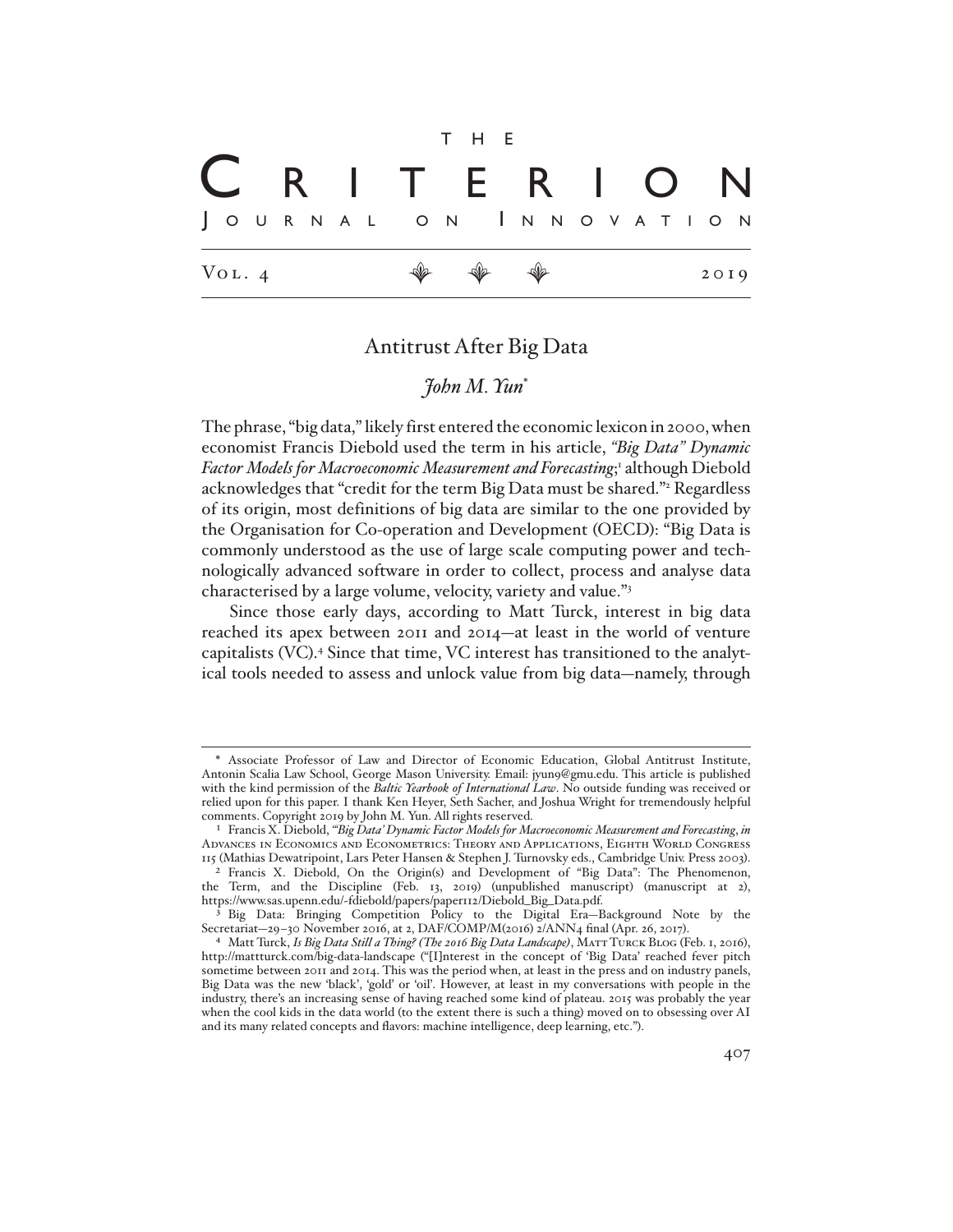machine learning and artificial intelligence. This shift prompted Turck to ask in 2016: "Is Big Data still a 'thing'?"5

While interest in big data had begun to wane among VCs, public interest in, and concern over, big data as a potential *competition issue* perhaps hit its apex in mid-2017 when *The Economist* contended that, in terms of its role in today's information economy, big data plays a role similar to that historically played by oil in powering the pre-information economy. Put succinctly, *The Economist* declared that big data was "the new oil."6 Yet, well before that point, research into whether big data truly represents an antitrust problem had already began with a number of foundational questions, including: What exactly is big data? Do only big firms have it? Do you need it to enter and compete successfully in a digital economy? Is it a barrier to entry? Can it be a competition problem? And can it generate efficiencies, enhance consumer welfare, and perhaps even promote competition? Some early conclusions, which I detail in Part I, tended to suggest that competition agencies should use a strong presumption of harm when a firm with market power possesses big data.

Since those initial inquiries, there has been a flurry of research and commentary in a relatively short period of time—primarily, over a five-year period from 2013 to 2018. From this research, what has emerged are some key findings and insights that indicate we have moved into a new "era" in how we consider big data in the context of antitrust. This is not to suggest that big data is no longer a consideration in antitrust review; it is. But rather, there is growing recognition that big data in and of itself is not a competition problem. In this article, after discussing the primary antitrust concerns in Part I, I detail the three findings that I believe support this new era conclusion.

First, as detailed in Part II, we have a better understanding of the role that big data plays in the production and innovation process. Big data is one input, among many, that a firm uses to maximize profits, including through innovation. The success of a new product, new feature, or other types of innovation, whether from an entrant or an incumbent, relies on a mix of factors that the firm combines to help it take advantage of concurrent market opportunities—for example, shifts in consumer preferences or changes in rivals' behavior. Indeed, even with potential network effects and

<sup>5</sup> *Id.* Certainly, a comparison of the frequency that users searched for the terms "big data" and "machine learning" on Google Search supports Turck's conjecture, which indicates that searches for big data peaked around 2014, and searches for machine learning has outstripped that of big data after 2016. *See Google Trends*, Google, https://trends.google.com/trends/?geo=US.

<sup>6</sup> *The World's Most Valuable Resource Is No Longer Oil, But Data*, Economist, May 6, 2017, https://www. economist.com/leaders/2017/05/06/the-worlds-most-valuable-resource-is-no-longer-oil-but-data. The idea of data as the new oil was likely coined by U.K. mathematician Clive Humby. *See* Michael Palmer, *Data Is the New Oil*, ANA Blogs (Nov. 3, 2006), https://ana.blogs.com/maestros/2006/11/data\_is\_the\_new.html.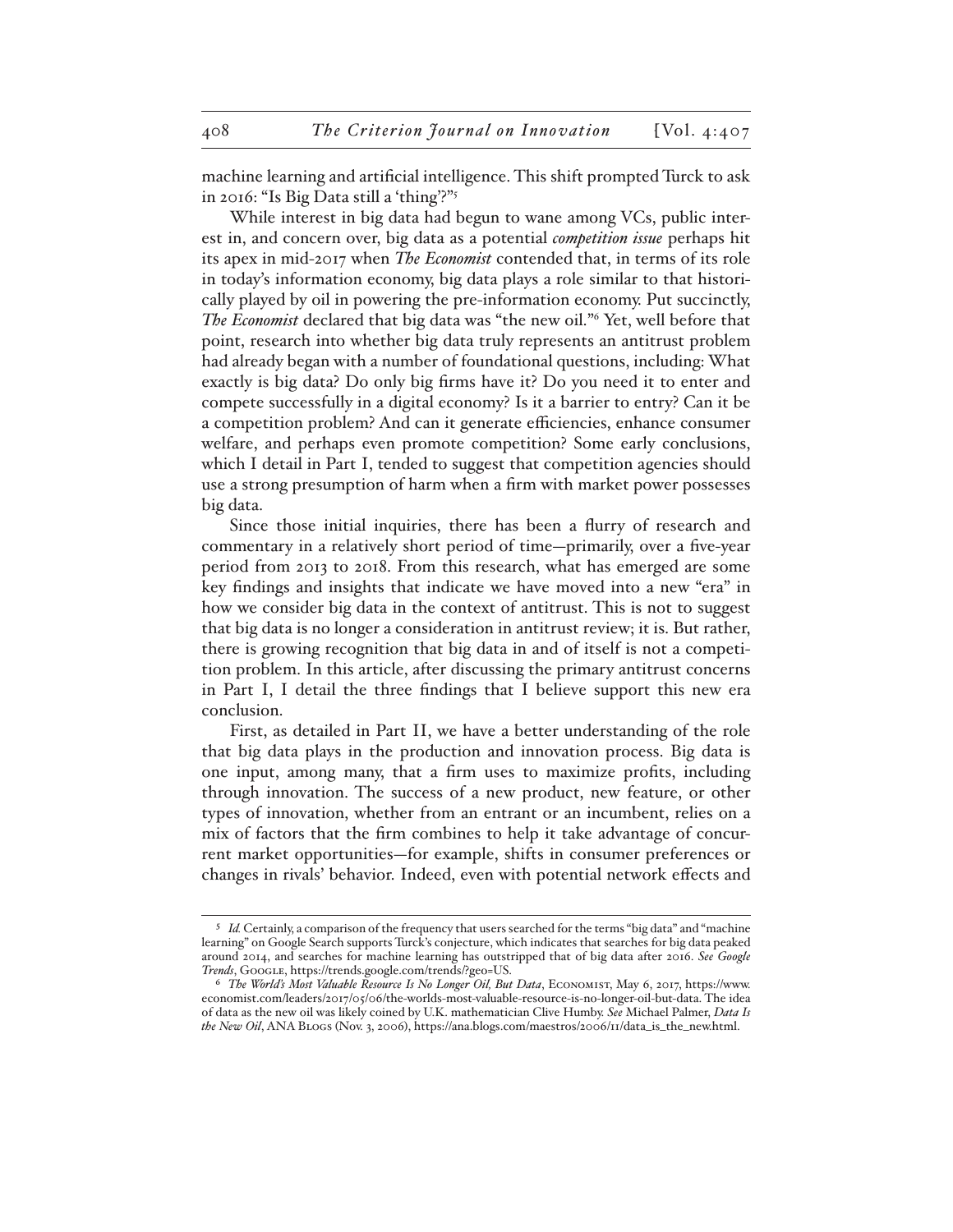associated feedback effects from the use of big data,7 the fundamental reality is that data lacks worth unless it is combined with ingenuity, skill, and market conditions to unlock its value. Nearly all research on big data has affirmed this central point.

Second, in competition analysis, there is often confusion regarding what is and what is not a barrier to entry—as evidenced by a lack of consensus regarding its definition—which I explore in detail in Part III. While big data frequently represents an important asset and resource that firms use, that fact, by itself, does not demonstrate that it constitutes a barrier to entry. As Darren Tucker and Hill Wellford state, "[t]he fact that some established online firms collect a large volume of data from their customers or other sources does not mean that new entrants must have the same quantity or type of data in order to enter and compete effectively. . . . [L]ack of asset equivalence should not be a sufficient basis to define a barrier to entry."8 There is also the fact that similar data may be available to entrants due to the nonrivalrous nature of information, rather than most of it being owned exclusively by the incumbents using it. Ultimately, I find that labeling big data an entry barrier does not necessarily make it so. Rather, a proper analysis of the role played by big data in impeding, or perhaps even facilitating entry, is better performed by examining actual entry conditions on a case-by-case basis. Competition policy is ill-served by prejudging the outcome of the analysis by resorting to labels rather than by a careful examination of the facts.

Finally, as detailed in Part IV, competition authorities in the United States and Europe have now amassed considerable experience in assessing big data in actual cases and, thus far at least, it has yet to play a dominant role in any competition agency challenge—holding aside cases where data is the product itself.9 What does this lack of agency challenge tell us? While it does

<sup>7</sup> The idea is that successful use of big data and analytics creates a positive feedback loop. For example, a greater volume of users can provide data to a search engine which, in turn, has a positive impact on search quality. A positive impact on search quality, in turn, can result in a greater volume of users. This can be labeled as "data-driven indirect network effects." *See* Cédric Argenton & Jens Prüfer, *Search Engine Competition with Network Externalities*, 8 J. Competition L. & Econ. 73 (2012); Jens Prüfer & Christoph Schottmüller, *Competing with Big Data* (Tilburg Law & Econ. Ctr. Discussion Paper No. 06/2017, 2017).

<sup>8</sup> Darren S. Tucker & Hill B. Wellford, *Big Mistakes Regarding Big Data*, 14 Antitrust Source, Dec. 2014, at 1, 7.

<sup>9</sup> *See* D. Daniel Sokol & Roisin Comerford, *Antitrust and Regulating Big Data*, 23 Geo. Mason L. Rev. 1129, 1130 ("In reality, there is no challenge at all, as the arguments for antitrust intervention when Big Data has come up as an issue have never carried the day for any merger or decided conduct case in any Department of Justice Antitrust Division ('DOJ'), Federal Trade Commission ('FTC') or Directorate-General for Competition ('DG Competition') case to date."); *see also* Margrethe Vestager, European Commissioner for Competition, Competition in a Big Data World (Jan. 17, 2016), https://ec.europa.eu/commission/ commissioners/2014-2019/vestager/announcements/competition-big-data-world\_en ("[W]e shouldn't take action just because a company holds a lot of data. After all, data doesn't automatically equal power. . . . The Commission has looked at this issue in two merger cases—Google's acquisition of DoubleClick, and Facebook's purchase of WhatsApp. In the particular circumstances of those cases, there was no serious cause for concern. . . . We continue to look carefully at this issue, but we haven't found a competition problem yet.").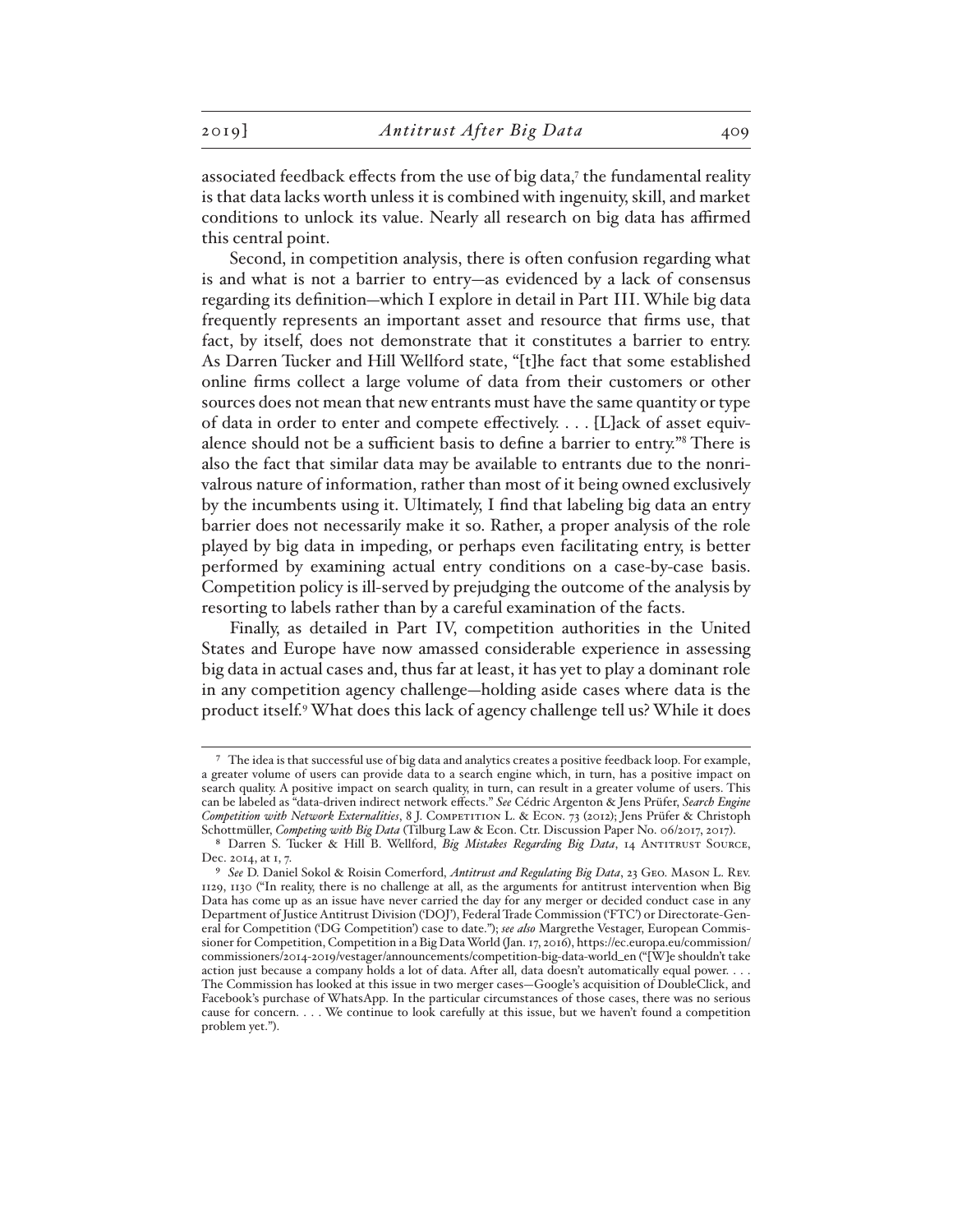not prove that big data is or is not a competition issue, it strongly supports that proposition. Moreover, an assessment of the agencies' decisions that involve big data reveals a lack of basis to suggest that competition agencies and the courts have been systematically neglecting this possible issue.<sup>10</sup>

In totality, these considerations suggest that either we are in a new era regarding big data in competition policy—or we should be. In this new era, big data and analytics are considered just as important to innovation; yet, there is a recognition that big data is not anything unique when it comes to competition. Thus, it should be treated no differently than assets such as highly skilled labor, specialized capital, and research and development (R&D) infrastructure. Thus, just as it is possible to formulate a theory of harm involving the foreclosure of a necessary input involving intellectual property and capital, it is also possible to formulate a theory of harm involving the foreclosure of vital data.<sup>11</sup> Yet, the same rule of reason paradigm applies, which is based on weighing alleged anticompetitive harms with potential procompetitive benefits using actual evidence. Therefore, the mere possession and use of big data, as well as the competitive advantages gained from big data and associated analytics, are neither necessary nor sufficient conditions for presuming harm, let alone for concluding it.

To slightly expand the point, there is a distinction between firms monopolizing data and firms collecting and utilizing data in their ordinary course of business. These are the not the same thing and should not be conflated with each other. Monopolizing data involves a firm engaging in anticompetitive means to exclusively control so much information that rivals are unable to effectively compete. Firms that collect a great deal of data and use the data to improve products are engaging, instead, in procompetitive conduct, suggesting that use or even ownership of lots of data need not necessarily lead to consumer harm.

#### I. The Rise of Big Data

Given that the use of data by suppliers to improve efficiency and gain a competitive advantage is certainly not a new concept, $12$  when did the concern

<sup>&</sup>lt;sup>10</sup> Of course, there are plenty of criticisms of the U.S. antitrust agencies' decisions to enforce and not to enforce. In support of this position, the most cited study is John Kwoka, Mergers, Merger Control, and Remedies: A Retrospective Analysis of U.S. Policy (MIT Press 2014). The study, however, has a number of weaknesses. *See* Michael Vita & David Osinski, *John Kwoka's* Mergers, Merger Control, and Remedies: A Critical Review, 82 ANTITRUST L.J. 361 (2018). We are not aware of any Kwoka-like critiques of EC decisions.

<sup>11</sup> However, Catherine Tucker argues convincingly that big data should not be considered an "essential facility." *See* Catherine Tucker, *Digital Data, Platforms and the Usual [Antitrust] Suspects: Network Effects, Switching Costs*, *Essential Facility*, 54 Rev. Indus. Org. 683, 684 (2019).

<sup>12</sup> *See* Competition Bureau Canada, Big Data and Innovation: Implications for Competition Policy in Canada 5 (2017), https://www.competitionbureau.gc.ca/eic/site/cb-bc.nsf/vwapj/ CB-Report-BigData-Eng.pdf/\$file/CB-Report-BigData-Eng.pdf ("[T]he use of data is hardly new. General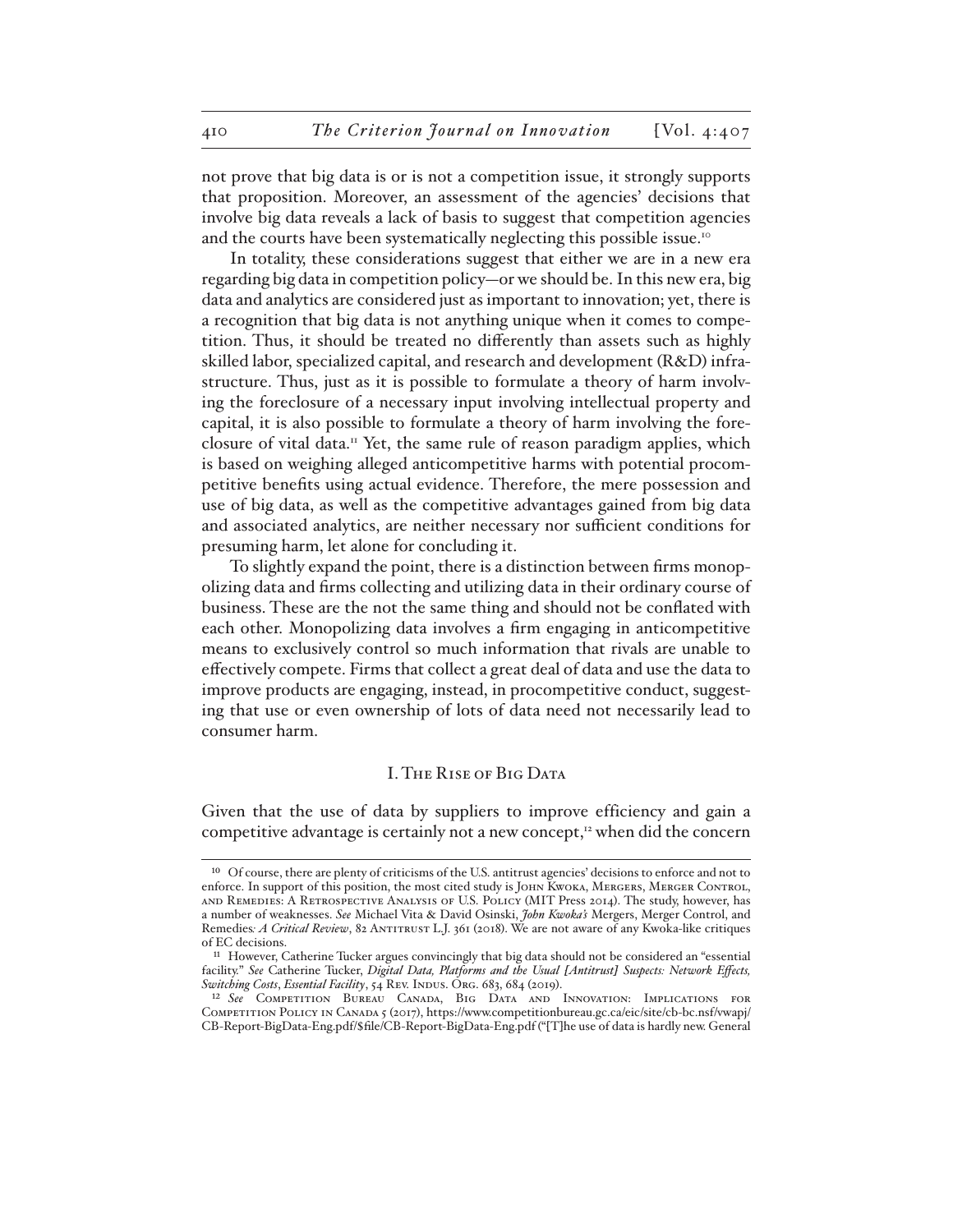regarding big data as an *antitrust* problem begin? Certainly, the idea that possessing certain types of data can give firms a competitive advantage predates the digital era. Timothy Muris and Jonathan Nuechterlein convincingly argue that concerns about the use of data were present even during the heyday of the Great Atlantic and Pacific Tea Company (A&P).<sup>13</sup>

What has unquestionably changed is the rise of the digital economy and the staggering volume, velocity, and variety of data generated virtually instantaneously.<sup>14</sup> In 2013, IBM estimated that "2.5 quintillion bytes of data" are created daily and "90% of the data in the world today has been created in the last two years."15 According to Domo, a software provider, "[b]y 2020, it's estimated that for every person on earth, 1.7 MB [megabytes] of data will be created every second."16 In 2018, the International Data Corporation (IDC) estimated the global volume of data to be 33 zettabytes, which is equivalent to 33 trillion gigabytes—forecasting it to grow to 175 zettabytes in 2025.<sup>17</sup> Focusing more on the consumer end, global smartphone application (app) downloads exceeded 194 billion in 2018, which is 35 percent more than just two years before.<sup>18</sup>

Clearly, this colossal volume of data implies that greater resources are needed to collect, store, and manage the data. While this potentially increases the capital requirements to handle such large volumes of data, the ready availability of cloud computing services enables many firms to access

16 *Data Never Sleeps 6.0*, Domo, https://www.domo.com/learn/data-never-sleeps-6.

stores used to keep a record of information about customers located in their small town (including, for example, credit information). One of the first large-scale and systematic collections of data occurred in the mid-nineteenth century when the large American railroads began mandating regular, system-wide reports, which required the building of extensive comptroller departments, the hiring of full-time auditors, and the development of fundamental accounting concepts still in use today. At about the same time, mercantile agencies, such as precursors to the Dun & Bradstreet firm, began collecting and selling substantial amounts of credit reporting data."); ALFRED D. CHANDLER, JR., THE VISIBLE HAND: THE Managerial Revolution in American Business 109 (Harvard Univ. Press 2002) (1977) ("[A] constant flow of information was essential to the efficient operation of these new large business domains. For the middle and top managers, control through statistics quickly became both a science and an art. This need for accurate information led to the devising of improved methods for collecting, collating, and analyzing a wide variety of data generated by the day-to-day operations of the enterprise. Of even more importance it brought a revolution in accounting.").

<sup>13</sup> Timothy J. Muris & Jonathan E. Nuechterlein, *Antitrust in the Internet Era: The Legacy of* United States v. A&P, 54 REV. INDUS. ORG. 651, 657 (2018) ("A&P also succeeded because it did what many tech companies do today, albeit amid much controversy: use data to create greater consumer value.").

<sup>14</sup> *See* Big Data: Bringing Competition Policy to the Digital Era—Background Note by the Secretariat—29–30 November 2016, *supra* note 3, at 2.

<sup>15</sup> Ralph Jacobson, *2.5 Quintillion Bytes of Data Created Every Day. How Does CPG & Retail Manage It?*, IBM Consumer Prods. Indus. Blog (Apr. 24, 2013), https://www.ibm.com/blogs/insights-on-business/ consumer-products/2-5-quintillion-bytes-of-data-created-every-day-how-does-cpg-retail-manage-it.

<sup>17</sup> David Reinsel, John Gantz & John Rydning, The Digitization of the World: From Edge to Core 6 (2018), https://www.seagate.com/files/www-content/our-story/trends/files/idc-seagate-dataage-whitepaper.pdf.

<sup>18</sup> App Annie, The State of Mobile 2019, at 9 (2019), https://www.appannie.com/en/insights/ market-data/the-state-of-mobile-2019.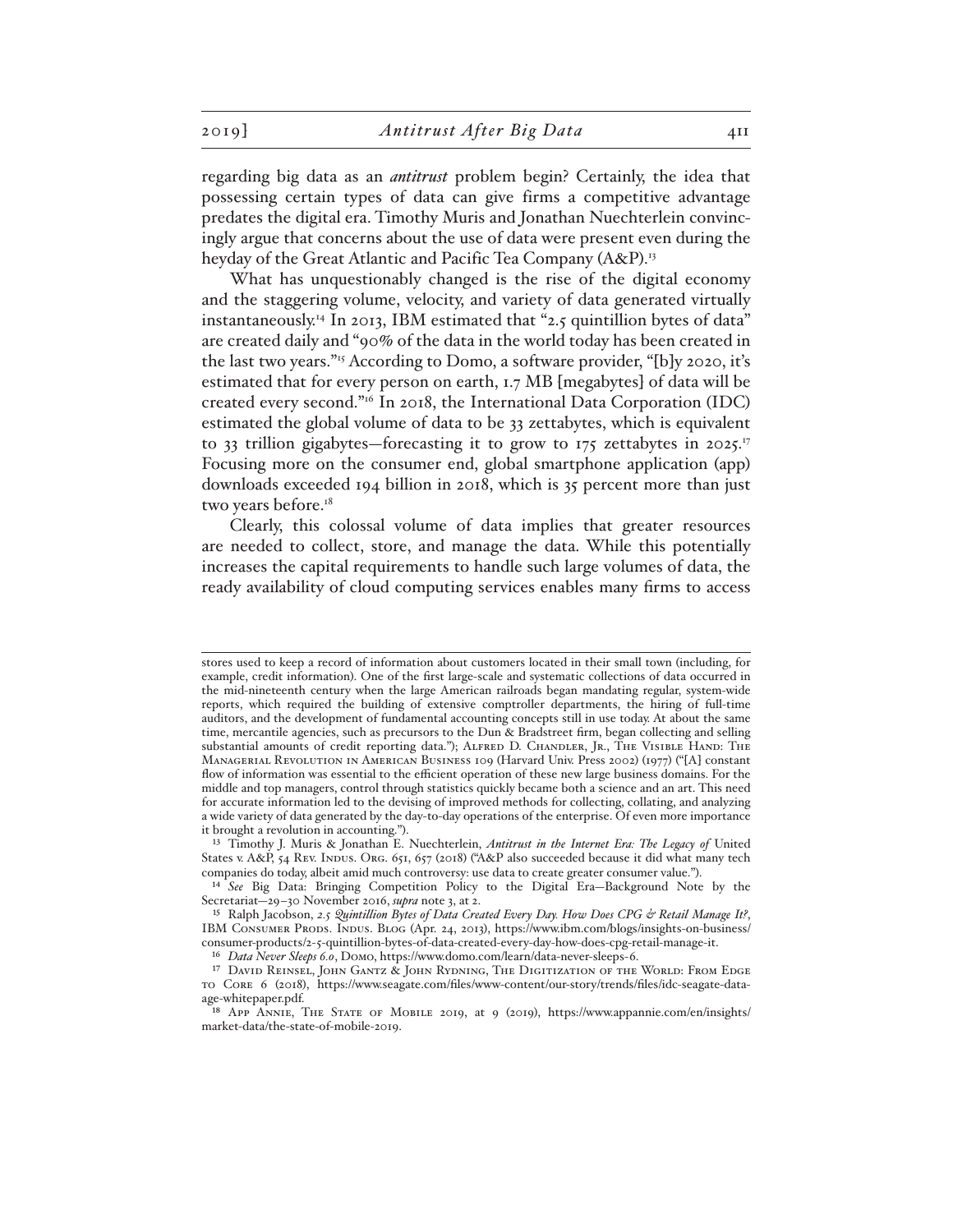and utilize big data without having to make large investments in capital and infrastructure.<sup>19</sup>

Additionally, the sheer size and opportunities provided by big data has led, perhaps not surprisingly, to conjectures and concerns regarding its antitrust implications. The thinking has been that big data represents something new and potentially quite valuable, particularly with the rise and prominence of multi-sided platforms. And when something is potentially quite valuable, concerns naturally arise about whether it can be abused by large marketplace players. Further, though not as obviously antitrust-relevant, serious concerns have been raised about the implications of big data for consumer privacy. The antitrust concerns are summarized in the following argument from Nathan Newman, as applied to one particular user of big data:

[C]ontrol of information has been skewed towards a few players with both the concentrated data processing power and supply of user data to dominate a particular sector. For example, as of 2012, Google processes sixty-five percent of U.S. search queries, and earns seventy-eight percent of U.S. search advertising revenue (and eighty-five percent of global search revenue). Thus, antitrust authorities around the world have with good reason targeted the company for its dominance.20

The implication is that the sheer volume of data that firms with high market shares regularly collect is *the reason* for their dominance and/or their maintenance of monopoly power. That logic is suspect. Even if data were the primary reason for a firm's dominance, this hardly implies that dominant firms are doing anything nefarious, or that there is a need for competition authorities to intervene. Ownership and/or use of big data by large firms, it has been alleged, is objectionable because "control of user data can entrench monopoly power and harm consumer welfare in an economy shaped increasingly by the power of companies collecting personal data."<sup>21</sup> Maybe it can, maybe it cannot. Theory alone does not lead to a single unambiguous conclusion, and available evidence does not do so either.

<sup>19</sup> *See* Ibrahim Abaker Targio Hashem, Ibrar Yaqoob, Nor Badrul Anuar, Salimah Mokhtar, Abdullah Gani & Samee Ullah Khan, *The Rise of "Big Data" on Cloud Computing: Review and Open Research Issues*, 47 Info. Sys. 98, 99 (2015) ("Cloud computing is one of the most significant shifts in modern ICT and service for enterprise applications and has become a powerful architecture to perform large-scale and complex computing. . . . Cloud computing can not only minimize the cost and restriction for automation and computerization by individuals and enterprises but can also provide reduced infrastructure maintenance cost, efficient management, and user access."); Amit Verma, *Big Data and Cloud Computing—A Perfect Combination*, Whizlabs Blog (July 21, 2018), https://www.whizlabs.com/blog/big-data-and-cloudcomputing ("Cloud enables customers for big data processing without large-scale big data resources.").

<sup>20</sup> Nathan Newman, *Search, Antitrust, and the Economics of the Control of User Data*, 31 Yale J. on Reg. 401, 403 (2014).

<sup>&</sup>lt;sup>21</sup> *Id.* at 404. Newman later refines his argument and states that "[a]t the core of Google's aggressive expansion of control over user data in recent years has been its rapid extension into a wide range of related product lines where it could collect ever more personal information about online users to sell to its advertisers." *Id.* at 426.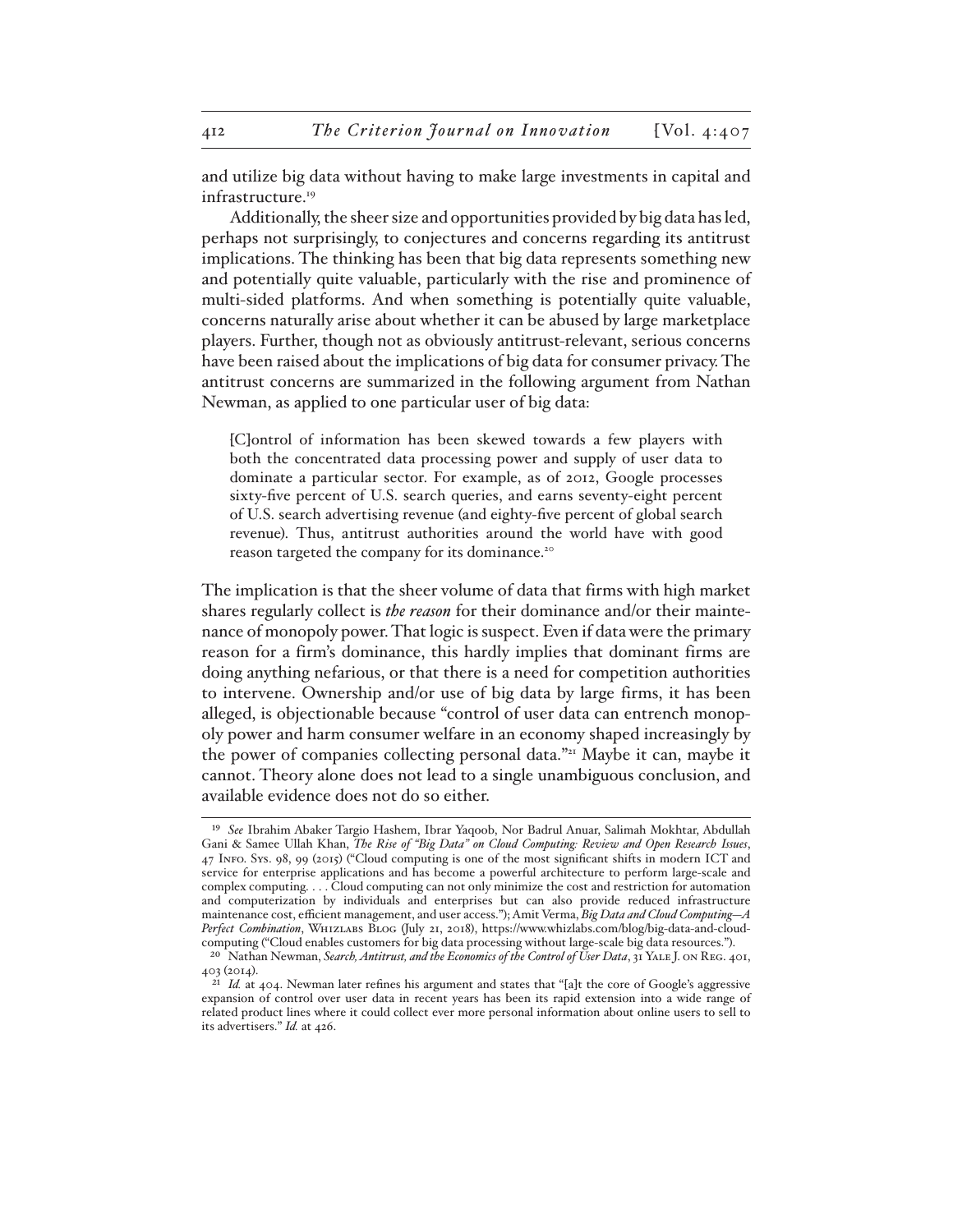Allen Grunes and Maurice Stucke argue that "these features of big data [volume, velocity, variety, and value] have several implications for competition policy, including raising barriers to entry and foreclosing access to essential inputs."22 Further, "companies, whose business model depends on securing a competitive advantage through big data, may also devise anticompetitive data-driven strategies. Such strategies may include preventing rivals from accessing the data (such as through exclusivity provisions with third-party providers) or foreclosing opportunities for rivals to procure similar data (such as making it harder for consumers to adopt other technologies or platforms)."23 Further, it is a "myth" that "[t]he current antitrust tools fully address the big data issues."24

There is also a strand in the literature that suggests that big data leads to a loss in privacy, which could intersect with antitrust concerns.<sup>25</sup> Michael Katz notes that privacy could be considered an antitrust issue to the extent that it is part of the non-price dimension of competition.<sup>26</sup> He finds, however, "that viewing privacy as an element of product quality highlights the fact that it is not evident that competition promotes privacy or, indeed, that promoting greater levels of privacy is desirable."<sup>27</sup> Further, James Cooper, Deborah Feinstein, and Maureen Ohlhausen and Alexander Okuliar argue convincingly that privacy and antitrust considerations are best considered separately.<sup>28</sup>

In sum, with the rise of digital markets in the 2000s and the subsequent collection of large volumes of data, a number of researchers began asking whether or not big data is a competition issue. Boiled down to its essence, the concerns regarding big data—holding aside, for the moment, the privacy considerations—follow the standard litany of (1) creating and/or maintaining market power,  $(2)$  allowing for the foreclosure of rivals, and  $(3)$  serving as a barrier to entry that prohibits or severely hampers the entry of innovative firms. Where legitimate, these concerns, as suggested above and discussed

<sup>22</sup> Allen P. Grunes & Maurice E. Stucke, *No Mistake About It: The Important Role of Antitrust in the Era of*  Big Data, 14 ANTITRUST SOURCE, Apr. 2015, at 1, 3.

<sup>23</sup> *Id.*

<sup>24</sup> *Id.*

<sup>25</sup> *See, e.g.*, Dissenting Statement of Commissioner Pamela Jones Harbour at 4, Google/DoubleClick, FTC File No. 071-0170 (FTC Dec. 20, 2007) ("The transaction will combine not only the two firms' products and services, but also their vast troves of data about consumer behavior on the Internet. Thus, the transaction reflects an interplay between traditional competition and consumer protection issues. The Commission is uniquely situated to evaluate the implications of this kind of data merger, from a competition as well as a consumer protection perspective.").

<sup>&</sup>lt;sup>26</sup> Michael L. Katz, *Multisided Platforms*, *Big Data, and a Little Antitrust Policy*, 54 REV. INDUS. ORG. 695, 707 (2019).

<sup>27</sup> *Id.*

<sup>28</sup> James C. Cooper, *Privacy and Antitrust: Underpants Gnomes, the First Amendment, and Subjectivity*, 20 Geo. Mason L. Rev. 1129, 1133–34 (2013); Deborah Feinstein, *Big Data in a Competition Environment*, CPI Antitrust Chron., May 2015, at 1, 2 ("Despite calls to use the merger review process to improve privacy protections for consumers, the FTC continues to examine competition and consumer protection issues separately."); Maureen K. Ohlhausen & Alexander P. Okuliar, *Competition, Consumer Protection, and*  The Right [Approach] to Privacy, 80 ANTITRUST L.J. 121 (2015).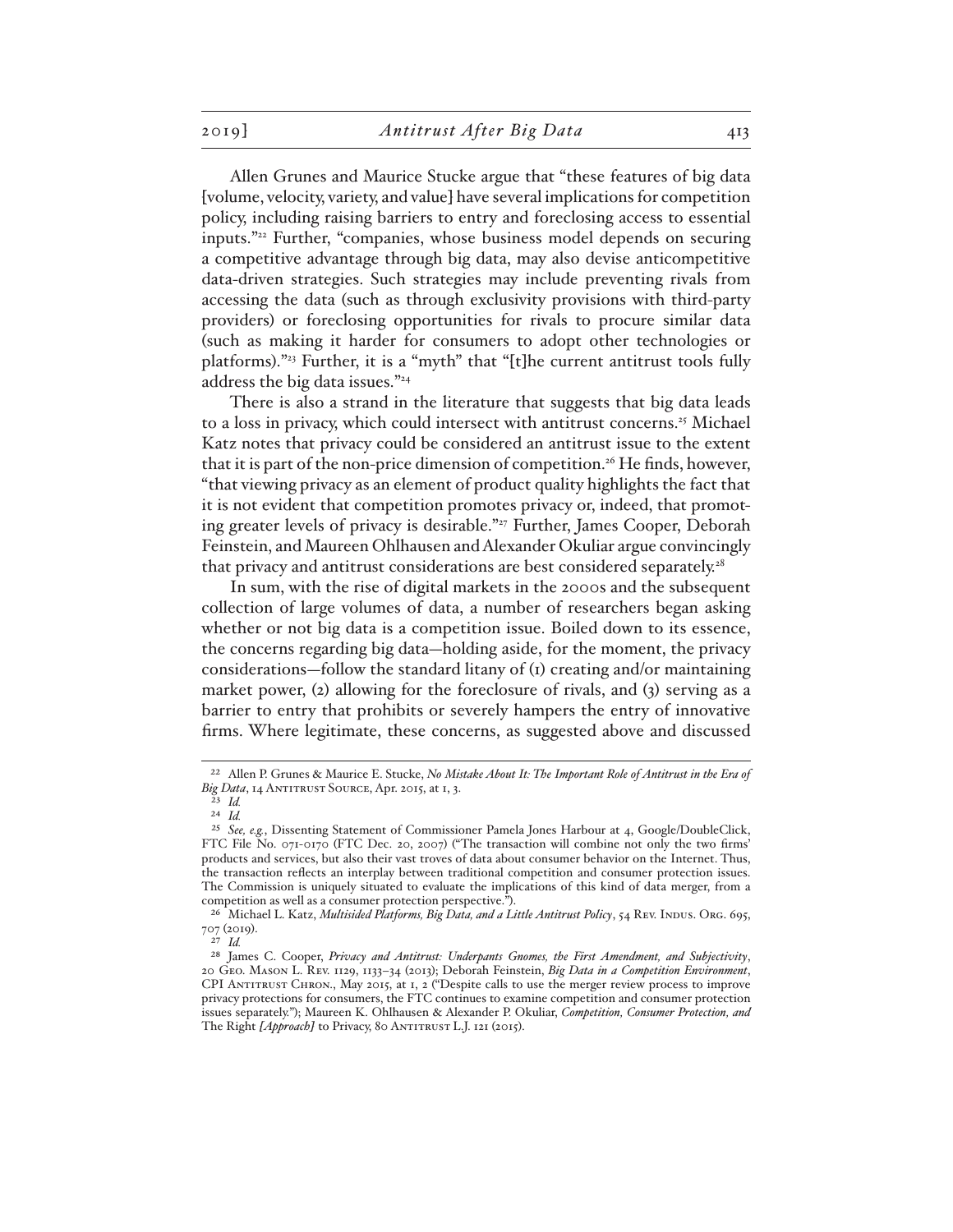below, apply to important inputs generally, not to big data specifically or especially.

Despite the strong concerns expressed by several commentators, including those quoted above, a number of researchers and commentators have examined the arguments and evidence and found no basis for concluding that big data is a unique competition issue that is different from how antitrust agencies analyze ownership and use of any other important inputs. Central to these arguments are the following points. First, big data is one among a host of potential factors that may determine market success. There is nothing particularly "unique" about big data in its ability to predict market success. Moreover, current antitrust tools actually *are* sufficient to address anticompetitive concerns that might arise from an alleged misuse of data. Second, while big data can be a highly valuable asset that firms expend resources to collect and analyze, it does not follow that its ownership or use reduces social welfare or constitutes an entry barrier that prevents innovative entrants from participating in markets. Finally, we now have over a decade of agency decisions where big data was considered, either explicitly or implicitly, and there has yet to be a challenge predicated primarily on abuse of big data. The following parts further detail each of these points and their relevance to the policy debate.

### II. The Role of Big Data in a Firm's PRODUCTION AND INNOVATION PROCESS

The paradigmatic antitrust concern involving big data is when it is perceived as an essential and exclusive factor in the production of a final good or service—typically as it relates to multi-sided platforms and/or other digital markets. Yet, all assessments of big data must, at some point, address how big data fits into the larger production function of firms—whether in a digital or widget market. While there are instances where data is the final product—for example, commercial databases<sup>29</sup>—this is not the primary concern in terms of competition policy as it relates to big data.30

Specifically, Turck states that "Big Data, fundamentally, is . . . plumbing. Certainly, Big Data powers many consumer or business user experiences, but at its core, it is enterprise technology: databases, analytics, etc[.]: stuff that runs in the back that no one but a few get to see."<sup>31</sup> Similarly, in a commentary

<sup>29</sup> *See, e.g.*, Complaint, Nielsen Holdings N.V. and Arbitron Inc., FTC File No. 131 0058, Dkt. No. C-4439 (FTC Sept. 30, 2013); FTC v. CCC Holdings Inc., 605 F. Supp. 2d 26, 38–39 (D.D.C. 2009).

<sup>&</sup>lt;sup>30</sup> Joshua D. Wright & Elyse Dorsey, *Antitrust Analysis of Big Data*, 2 COMPETITION L. & POL'Y DEBATE, Dec. 2016, at 35, 37 ("Consumer data, however, is predominantly used by firms as an input into a final product—but is not ever the product itself. In other words, firms are neither pricing consumer data nor otherwise competing to provide better consumer data.").

<sup>31</sup> *See supra* note 4; *see also* Palmer, *Data Is the New Oil*, *supra* note 6 ("Data is just like crude. It's valuable, but if unrefined it cannot really be used. It has to be changed into gas, plastic, chemicals, etc[.] to create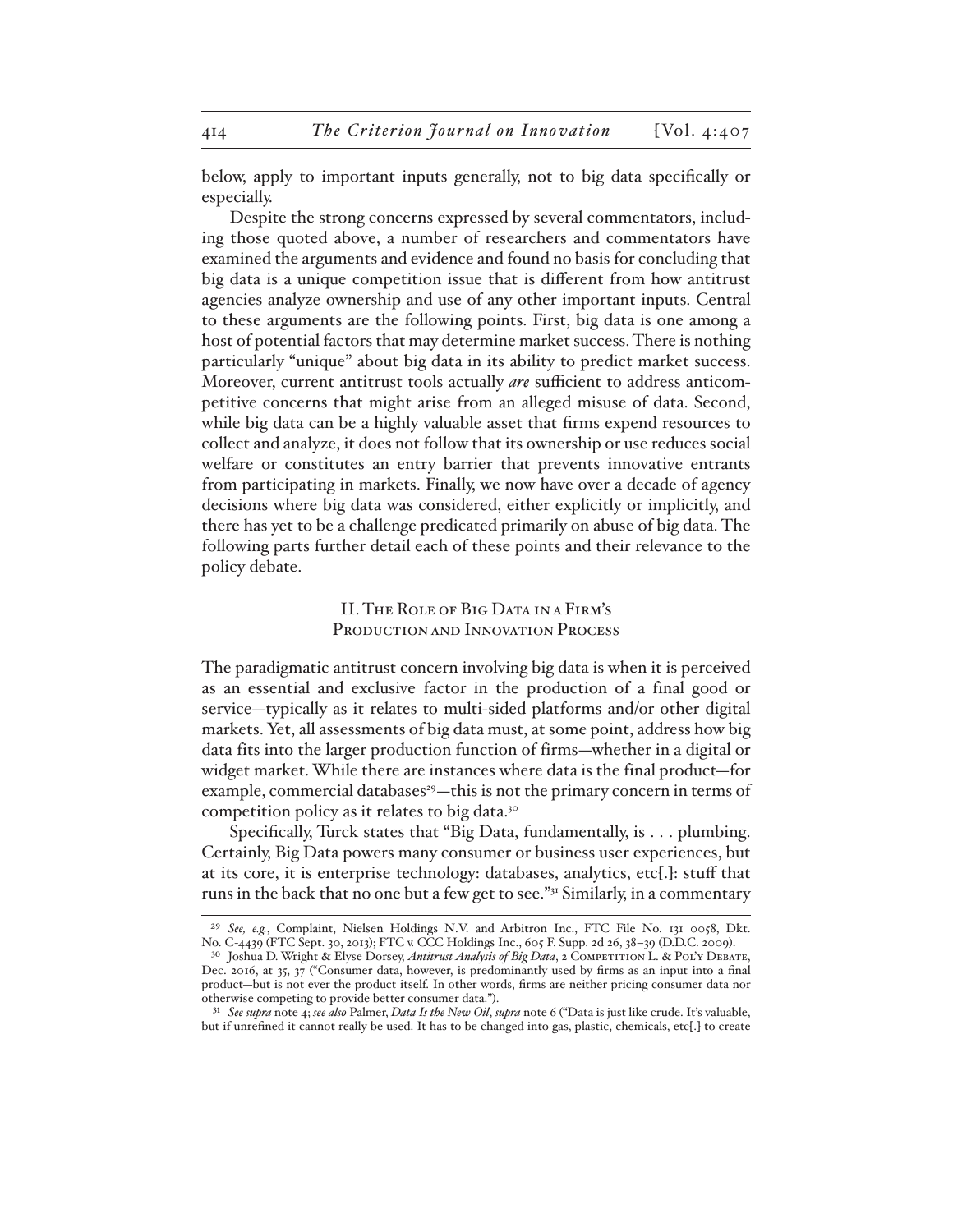to the Canadian Competition Bureau's white paper on big data, Microsoft stated, "it also bears emphasizing that large sets of structured, unstructured, labeled or unlabeled data *may have no known value* in the development of ML [machine learning] or AI [artificial intelligence] applications and may in fact not have any significant value. Data is thus best viewed as an 'asset' that may or may not have value just like any other asset depending on its commercial utility."32

These statements highlight the central point that big data must be considered in the larger context of a firm's production function.<sup>33</sup> Further, it is not necessarily the relative size of the collected data that can confer a competitive advantage, but the quality of the data and/or the quality of the data analytics.34 It boils down to the fundamental reality that the *mere possession* of big data does not accord a competitive advantage to a firm.<sup>35</sup> As in almost every dimension of competition, firms differ, not only in the attributes of their final products, but in how they organize themselves—*including the extent and efficiency of their use of big data via analytics*. 36

34 *See* Eliana Garcés, *Data Collection in Online Platform Businesses: A Perspective for Antitrust Assessment*, CPI ANTITRUST CHRON., May 2018, at 1, 3 ("Access to data is not normally at the root of an online platform's success.").

35 In fact, there are instances when big data gets stale. *See* Lockwood Lyon, *The End of Big Data*, Database J., May 16, 2016 ("As data ages it tends to become less relevant for the following reasons: Newly implemented operational applications will not have a data history; Older products are removed and replaced by new products; Older customers may no longer exist; As you apply maintenance to current operational systems, some analyses of 'old' behavior becomes irrelevant; Older data tends to be less accurate and sometimes is missing altogether; as operational systems are adjusted to fix these problems, inaccurate or missing historical data will skew analyses.").

a valuable entity that drives profitable activity; so must data be broken down, analyzed[,] for it to have value.").

<sup>&</sup>lt;sup>32</sup> Letter from Greg Sivinski, Assistant Gen. Counsel, Microsoft Corp., to Competition Bureau Canada, *Microsoft's Comments Re Big Data and Innovation: Implications for Competition Policy in Canada* 2 (Nov. 17, 2017), https://www.competitionbureau.gc.ca/eic/site/cb-bc.nsf/vwapj/Microsoft\_Comments\_on\_ CB\_Draft\_Discussion\_Paper.pdf/\$file/Microsoft\_Comments\_on\_CB\_Draft\_Discussion\_Paper.pdf.

<sup>33</sup> *See* Marc Bourreau, Alexandre de Streel & Inge Graef, Big Data and Competition Policy: Market Power, Personalised Pricing and Advertising, Centre on Regulation in Europe 37 (2017), https://cerre.eu/sites/cerre/files/170216\_CERRE\_CompData\_FinalReport.pdf ("The first principle is that data are one input, which is important but not unique, to develop successful applications and algorithms. Other inputs are also important such as skilled and creative labour force (in particular computer scientists and singers), capital and distribution channels. Above all, the skills and creativity of the labour force will make the success of the applications.").

<sup>36</sup> Global Antitrust Institute, Comment on the Canadian Competition Bureau's White Paper, "Big Data and Innovation: Implications for Competition Policy in Canada" 3 (Nov. 17, 2017), https://www.competitionbureau.gc.ca/eic/site/cb-bc.nsf/vwapj/GAI\_Comment\_on\_Big\_Data\_FINAL\_ UPDATED.pdf/\$file/GAI\_Comment\_on\_Big\_Data\_FINAL\_UPDATED.pdf ("The implication is that, when considering the role that big data plays in a given market, rivals might speciously suggest that a market leader is succeeding due to the leader's sheer volume of data, when it is not data which is scarce but the skill and talent needed to combine the data with other inputs to produce something of value."); *see also* Lyon, *The End of Big Data*, *supra* note 35 ("The next phase of big data is now here. Applications and analysts must now create value in two ways: by automating current analytical results to feed back into operational systems and by turning to analysis of unstructured and unmodeled data."). Consider the production of academic empirical economic studies using large datasets. For academics, what differentiates a successful publishing record from a poor one is not likely an inability to access data. While certain academics might have access to "better" data or more unique data—that process is endogenous and could be a result of superior effort on the part of the academic to obtain or construct a dataset. The point is that academic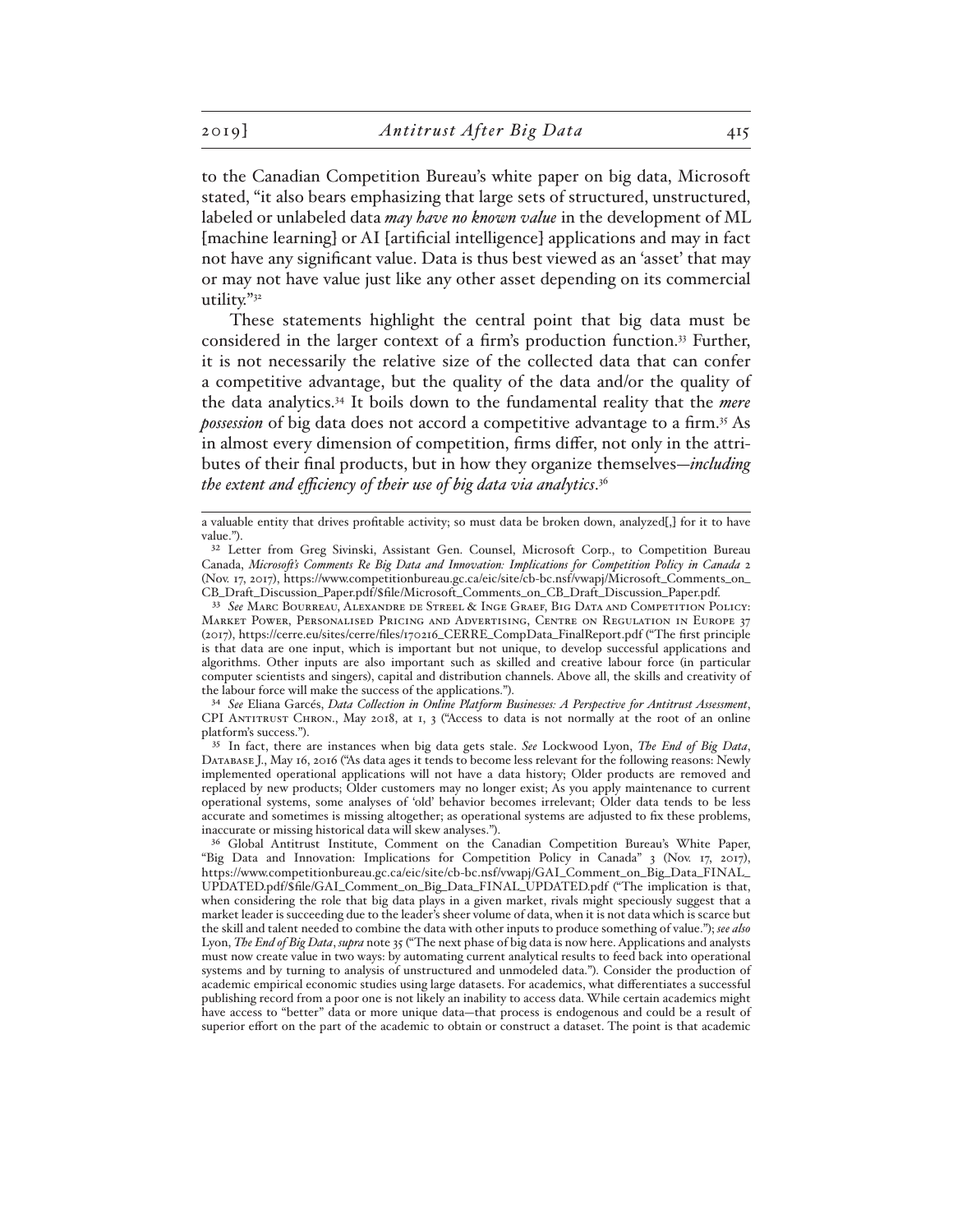What about the argument that, while big data might not be a sufficient condition to compete effectively in digital markets, it is perhaps a necessary condition? Again, this assertion misses the point that firms are differentiated, not only in their ability to unlock value from big data, but in terms of how reliant they are on big data to fuel innovation and quality products.<sup>37</sup> The classic economic production function is a paradigm where firms mix a variety of inputs, from labor, capital, technology, land, and, relevant for our purposes, data analytics to produce output with certain attributes including quality. How *exactly* firms mix their inputs to produce the final product will differ. For instance, one particular entrant could invest heavily in R&D and intellectual property to develop a differentiated product, while another is more heavily reliant on iterative machine learning as its user base grows. Similarly, an entrant could choose to invest and utilize big data—but perhaps not to the extent that an incumbent does.<sup>38</sup> Thus, improving quality through innovation can be achieved through a number of different paths. Consequently, asset equivalence is not a necessary condition for entry.39

For instance, Spotify overtook iTunes in terms of being the leading platform for online music—not because it had a larger amount of data, but because it mixed its ingredients in a different way than Apple.<sup>40</sup> Similarly, between

success comes down to the skill, effort, and ingenuity of the researcher—not whether or not they have access to bigger and better data.

<sup>&</sup>lt;sup>37</sup> For example, there is evidence that, in the mid-2000s, Yahoo fell behind Google in its ability to monetize via search ads—not because Yahoo had less advertisers or data, but because Yahoo had inferior ad matching algorithms. *See* Danny Sullivan, *Yahoo's Poor Ad Targeting & Thoughts on Google-Yahoo*, Search Engine Land (Sept. 21, 2008), https://searchengineland.com/yahoos-poor-ad-targeting-thoughtson-google-yahoo-14780.

<sup>&</sup>lt;sup>38</sup> However, at least in one respect, entrants may have an advantage over incumbents. Specifically, startups and new entrants are not burdened by legacy systems and digital infrastructure from a prior age; consequently, they can be as nimble, if not more so, than entrenched incumbents. *See* Turck, *Is Big Data Still a Thing? (The 2016 Big Data Landscape)*, *supra* note 4 ("Other 'digital native' companies, including many of the budding unicorns, started facing similar needs as the large Internet companies, and had no legacy infrastructure either, so they became early adopters of those Big Data technologies."). Additionally, theoretical work shows that entrants can overtake incumbents if they are more efficient in extracting value per unit of data. *See* Maryam Farboodi, Roxana Mihet, Thomas Philippon & Laura Veldkamp, Big Data and Firm Dynamics (Jan. 14, 2019) (unpublished manuscript) (manuscript at 2), https://papers.ssrn.com/sol3/papers.cfm?abstract\_id=3334064 ("We also learn that initial size is not the most important factor in the success of a firm. A small firm that uses data efficiently, meaning that it harvests more data per unit of production, may lose money initially while it builds up its data stock. But if the firm can finance this phase, it can quickly out-compete a larger, less data-efficient firm.").

<sup>39</sup> *See* Nils-Peter Schepp & Achim Wambach, *On Big Data and Its Relevance for Market Power Assessment*, 7 J. Eur. Competition L. & Prac. 120, 122 (2016) ("[P]otential competitors do not necessarily have to build a dataset equivalent to the size of the incumbent. . . . They rather need to find ways to accumulate highly relevant data to build a competitive [dataset], [but] not necessarily the same dataset."); *see also* Xavier Boutin & Georg Clemens, Big But Not Insurmountable? How the Definition of 'Big Data' Can Help in the Assessment of Entry 3 (2018), https://www.compasslexecon.com/wp-content/ uploads/2018/04/Big-Data-Expert-Opinion.pdf ("The evidence from data-related markets shows that the possession of large data volumes alone rarely provides a competitive advantage.").

<sup>40</sup> *See, e.g.*, Ingrid Lunden, *In Europe, Spotify Royalties Overtake iTunes Earnings by 13%*, TechCrunch, Nov. 4, 2014, https://techcrunch.com/2014/11/04/in-europe-spotify-royalties-overtake-itunes-earningsby-13; Mark Mulligan, *Mid-Year 2018 Streaming Market Shares*, Midia Blog (Sept. 13, 2018), http://www.midiaresearch.com/blog/mid-year-2018-streaming-market-shares. One might argue that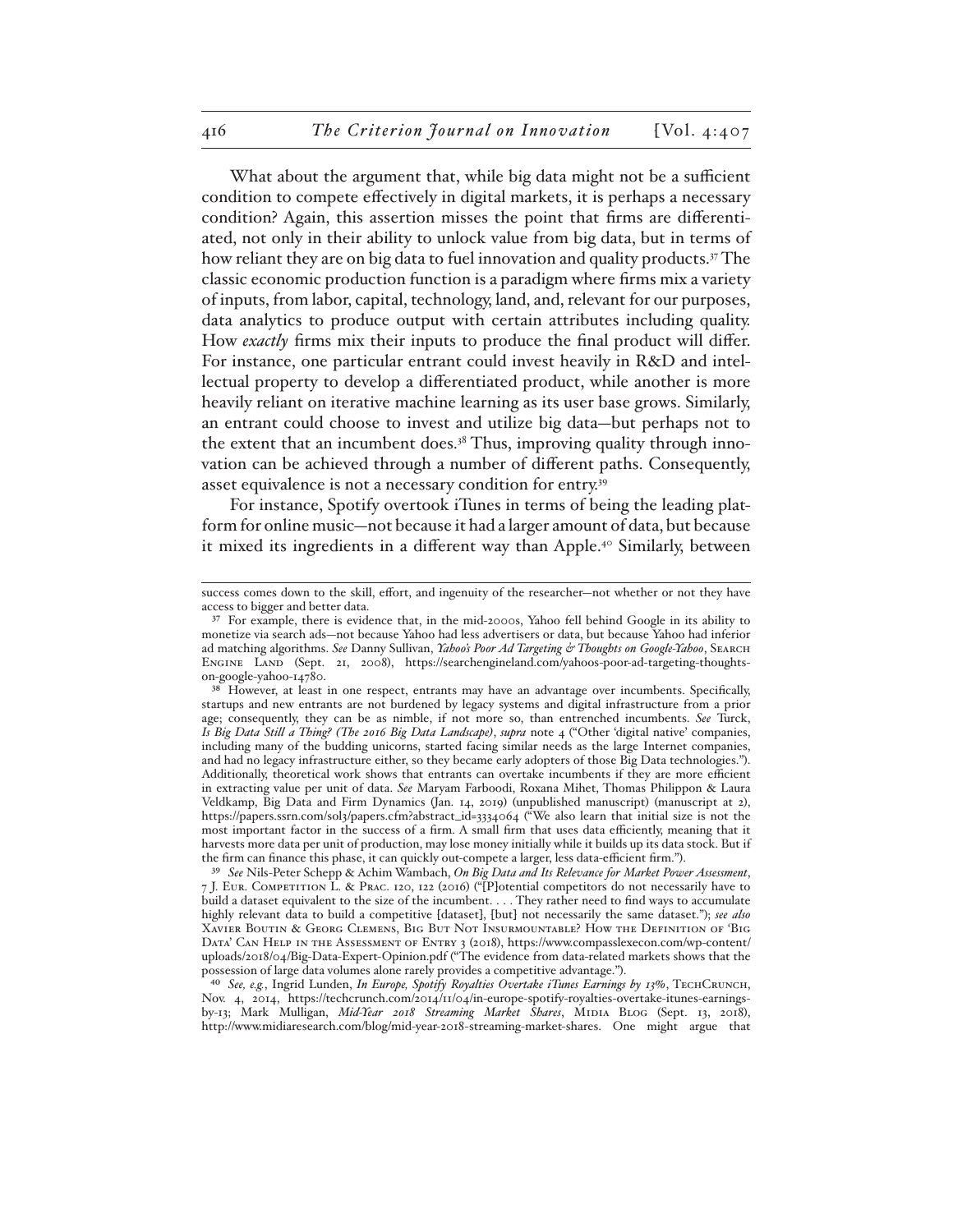2011 and 2012, Chrome overtook both Firefox and Internet Explorer as the predominant web browser even though Chrome had a less than 5-percent share at the start of 2010.41 Given that web browsers collect a tremendous amount of data on user behavior,<sup>42</sup> under the big data theory of entry barriers, iTunes, Firefox, and Internet Explorer should never have relinquished their market-leading positions.43 Moving to social media, as of 2018, Snapchat is used more intensely per user than all other social media messaging apps in the United States, including Facebook, Instagram, Messenger, and Pinterest.44 The point of these examples is not to demonstrate that big data is unimportant, but to illustrate that firms can achieve tremendous market success, including overtaking incumbents, using ingredients in different proportions based on their particular skills, sets of assets, and comparative advantages.

Of course, after entry, firms will likely adjust and reoptimize how they combine their various inputs to achieve their desired product features and levels of quality. For instance, a firm might have originally entered with lower costs or superior technology via a valuable patent or algorithm, but, over time, as it starts to gain users and data, it begins to incorporate the feedback and insights from the data into the design of its product and organization.<sup>45</sup> Similarly, an entrant might start with a basic product that fulfills a certain

42 *See, e.g.*, Dan Price, *10 Types of Data Your Browser Is Collecting About You Right Now*, MakeUseOf, Oct. 12, 2018, https://www.makeuseof.com/tag/data-browser-collects-about-you.

43 In Part III, I detail the use and abuse of the term "barriers to entry."

Apple's iTunes is not exactly the same product as Spotify's streaming service—so it is not actually an apples-to-apples comparison. (Rather the proper comparison is with Apple Music.) The fact that Spotify (and Apple Music) are streaming services and not exactly the same as iTunes actually *proves* the larger point that markets evolve in ways that are not easily forecasted. (Apple's decision to discontinue iTunes in favor of its Apple Music product, among others, further proves the point.) Nonetheless, if we wanted to focus on an early-mover in streaming music services, one example would be Pandora, which currently sits seventh in global market share—despite the fact that it entered before all six firms ahead of it. *See* Mulligan, *Mid-Year 2018 Streaming Market Shares*, *supra*.

<sup>41</sup> *See Desktop, Mobile & Tablet Browser Market Share Worldwide—September 2019*, StatCounter, http:// gs.statcounter.com/browser-market-share/desktop-mobile-tablet/worldwide/#monthly-200901-201904. Of course, one could argue that Chrome's ownership by Google and its trove of data are responsible for its success. According to one article, however, Chrome's success was due to its sheer technical superiority. *See* Jonathan Tamary & Dror G. Feitelson, *The Rise of Chrome*, PeerJ Comput. Sci. (2015), https://peerj.com/articles/cs-28.pdf. Further, even if big data was primarily responsible for this superiority, and it is not clear that it is, this would be a welfare enhancing use of big data to facilitate entry and create a superior product.

<sup>44</sup> *See* App Annie, The State of Mobile 2019, *supra* note 18, at 48. Among users aged 12 to 17, Snapchat is the market leader with 16.8 million users, while Instagram and Facebook are second and third at 12.8 million and 11.5 million, respectively. *See* eMarketer Editors, *Facebook Is Tops with Everyone But Teens*, eMarketer (Aug. 28, 2018), https://www.emarketer.com/content/facebook-is-tops-with-everyone-butteens.

<sup>45</sup> An example would be Walmart. Although founded in 1962, today, Walmart analyzes a tremendous amount of data. Walmart processes 2.5 petabytes of data from 1 million customers every hour and uses big data to improve operational efficiency and increase online sales. *See How Big Data Analysis Helped Increase Walmart Sales Turnover*, Dezyre (May 23, 2015), https://www.dezyre.com/article/how-big-dataanalysis-helped-increase-walmarts-sales-turnover/109; Walmart Staff, *5 Ways Walmart Uses Big Data to Help Customers*, Walmart Blog (Aug. 7, 2017), https://blog.walmart.com/innovation/20170807/5-ways-walmartuses-big-data-to-help-customers.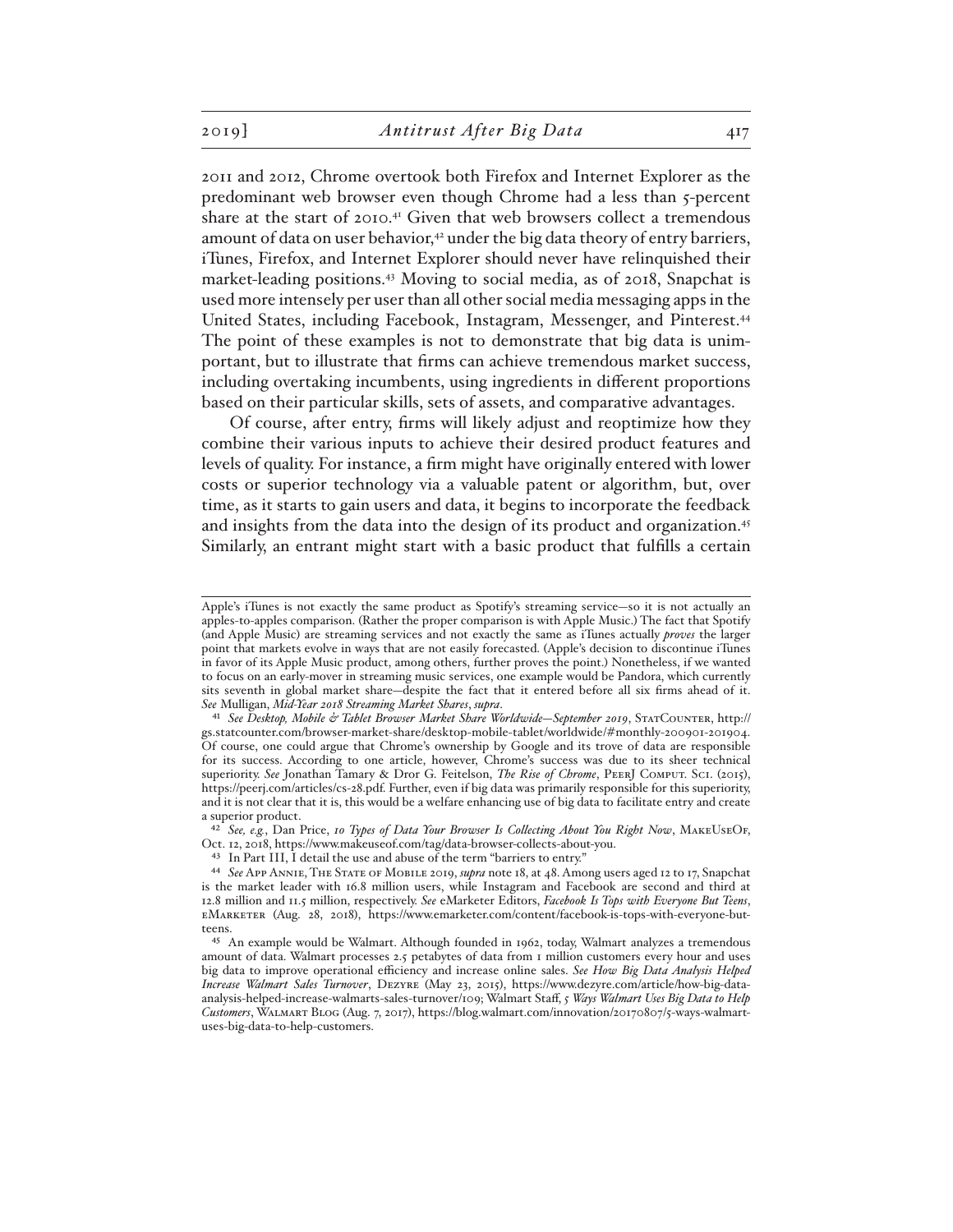niche in the market but then proceed to add new features, expand into adjacent markets, or change its overall business strategy.46

In sum, for the purposes of competition policy, it is critical to understand precisely *why* a product is successful. Even in the presence of big data, building a better mousetrap is the foundational paradigm of competition.47 The path to a better mousetrap can differ across markets and within firms in a given market. For example, network effects—both direct and indirect could be the primary reason a product is successful in gaining and retaining consumers, rather than big data in and of itself.48 And network effects can cause a formerly leading product to lose its position quickly to a new entrant with better products.

Even if the use of big data is the primary reason for one firm's success, a relevant question is whether comparable, but not necessarily equivalent, data are costly for a rival firm to acquire. In the decade or so since the antitrust concerns over big data began in earnest, it is fair to say that the amount of data generated has further exploded and has been growing exponentially. Importantly, it is clear that there are often multiple sources of data available to the same consumer and provided by multiple entities. The average consumer has over 100 apps on her smartphone with about 30 to 40 apps

<sup>46</sup> The story of OpenTable is a case in point. David Evans and Richard Schmalensee detail how OpenTable originally attempted to sign up as many restaurants in as many cities as possible to participate on its restaurant reservation platform. After a few years of experience and uneven results, however, OpenTable decided to shift its focus to restaurants in four major cities: San Francisco, Chicago, New York, and Washington, D.C. The shift in strategy, based in part on observing user behavior, unlocked the cross-group effects it needed to bring a critical mass of users and restaurants. *See* David S. Evans & Richard Schmalensee, Matchmakers: The New Economics of Multisided Platforms 10–11 (Harvard Bus. Rev. Press 2016).

<sup>47</sup> *See* Competition Bureau Canada, Big Data and Innovation: Implications for Competition POLICY IN CANADA, *supra* note 12, at 3 ("But competition policy in Canada does not, and should not, assume that 'big is bad.' Companies that achieve a leading market position—even a dominant one—by virtue of their own investment, ingenuity, and competitive performance should not be penalized for doing so. Imposing a penalty for excellence removes the incentives to pursue excellence.").

<sup>48</sup> It is worth noting that, while big data and network effects are often discussed jointly and perhaps interchangeably, they are distinct concepts. *See supra* note 7. Ultimately, however, it is an empirical question regarding the strength of potential data-driven indirect network effects and whether or not there are diminishing returns. For instance, Lesley Chiou and Catherine Tucker find that large amounts of historical data may not be particularly useful for the relevancy of search results. *See* Lesley Chiou & Catherine Tucker, *Search Engines and Data Retention: Implications for Privacy and Antitrust* (Nat'l Bureau of Econ. Research, Working Paper No. 23815, 2017). Further, Hal Varian argues that improving search quality is more akin to learning-by-doing, rather than network effects. Hal Varian, Use and Abuse of Network Effects (Sept. 17, 2017) (unpublished manuscript), https://papers.ssrn.com/sol3/papers.cfm?abstract\_id=3215488. Varian challenges the presumption that collecting more data wondrously results in greater quality and this unlocks an unstoppable feedback loop. Rather, Varian states, "Though this is a convenient modeling shorthand, it can be somewhat misleading as it suggests that 'learning' is a passive activity that automatically happens as more output is produced. Nothing could be further from the truth. Learning by doing necessarily requires investment in data collection, analysis, and experimentation." *Id.* (manuscript at 4); *see also* Tucker, *Digital Data, Platforms and the Usual [Antitrust] Suspects: Network Effects, Switching Costs*, *Essential Facility*, *supra* note 11, at 684 ("I find little evidence that digital data augments market power due to either network effects or switching costs. Instead, digitization may have weakened these two economic forces, because it frees a user from a particular hardware system.").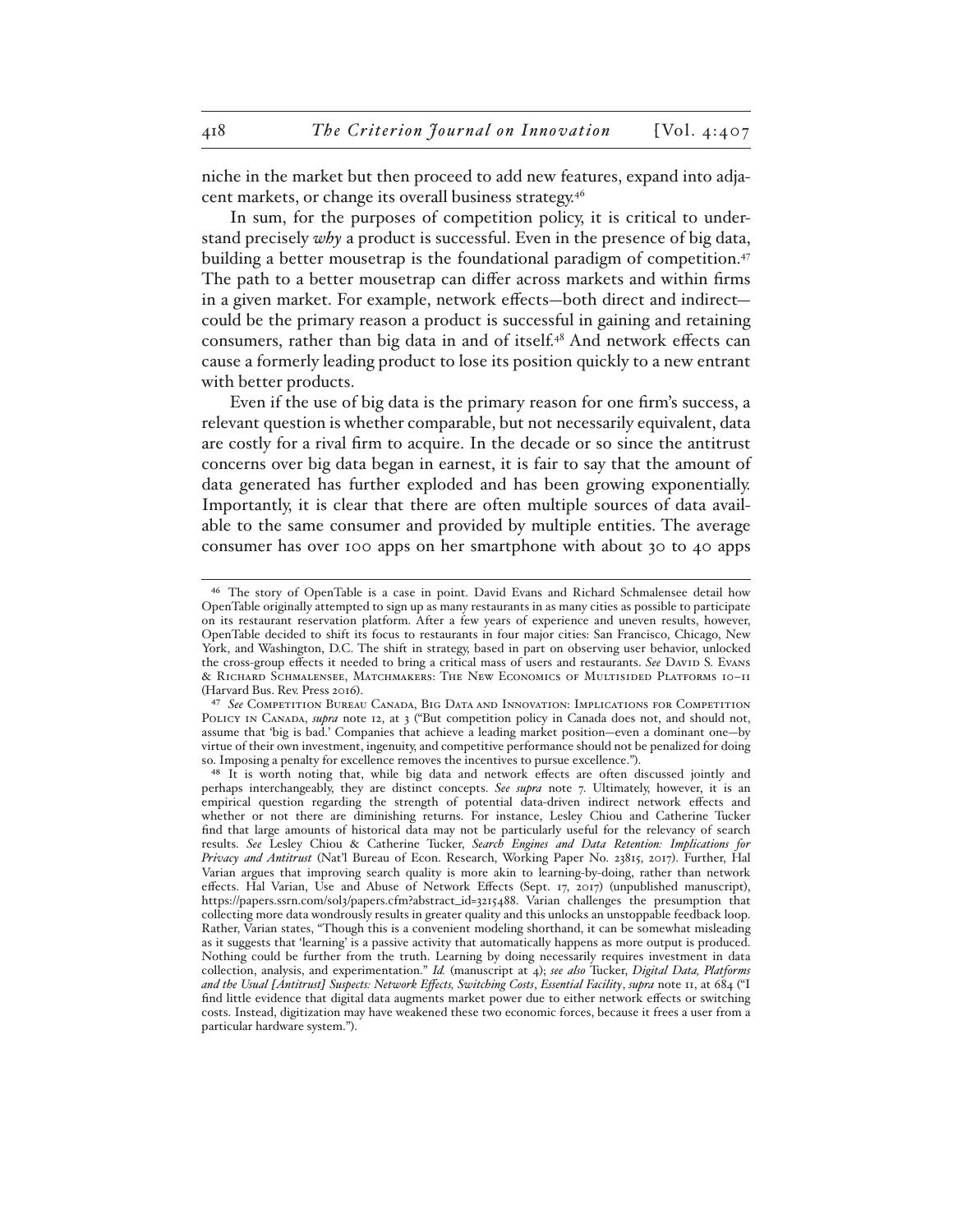used per month.49 Further, according to Deloitte, "estimates of the number of online accounts held by each individual across all online services range from 25 to 90, potentially increasing to around 200 in years to come."<sup>50</sup> Additionally, "[i]n the majority of categories included in the survey, most users use multiple providers rather than a single one, highlighting the ease with which people may access different services online."<sup>51</sup> In fact, the most common services where multiple providers are used include social and sharing platforms—online shopping, email, instant messaging (IM), video calling, travel, credit cards, and news.<sup>52</sup> Further, Deloitte concludes that "the same or similar data is often created across several providers" including browsing history, transaction data, location data, searches, and content viewed.<sup>53</sup> Thus, it is increasingly difficult to make a credible argument that what some firms or potential entrants in digital markets are missing today is access to big data. In fact, the problem is not how to get data, but what to do with it.

Finally, when assessing the role that big data should play in competition policy, what must not be lost is that big data can lower a firm's costs through a more efficient production process and/or result in greater demand through higher quality or a greater matching to consumers' taste and preferences. This benefit is decidedly procompetitive and consumer-welfare-enhancing.<sup>54</sup> In some respects, big data's role is similar to that of R&D expenditures, learning-by-doing, and economies of scale. What can too easily be lost in the debate regarding the *potential* anticompetitive impact of large users of big data is the fact that big data and analytics are, to one degree or another, procompetitive assets that help drive innovation and otherwise benefit consumers.55 While almost all serious scholarship acknowledges this funda-

<sup>49</sup> App Annie, The State of Mobile 2019, *supra* note 18, at 13.

<sup>50</sup> Deloitte, The Data Landscape: A Report for Facebook 12 (2017), https://www2.deloitte.com/uk/ en/pages/technology-media-and-telecommunications/articles/the-data-landscape.html.

<sup>51</sup> *Id.* at 23.

<sup>52</sup> *Id.*

<sup>53</sup> *Id.* at 26.

<sup>54</sup> *See* Letter from Greg Sivinski to Competition Bureau Canada, *supra* note 32, at 2 ("Using proprietary data to seek competitive advantage is economically efficient behavior that drives innovation."); *see also, e.g.*, Organisation for Economic Co-operation and Development (OECD), Data-Driven Innovation: Big Data for Growth and Well-Being 23 (2015), https://read.oecd-ilibrary.org/science-and-technology/ data-driven-innovation\_9789264229358-en#page1 ("By collecting and analysing 'big data', a large share of which is provided by Internet users (consumers), Internet companies are able to automate their processes and to experiment with, and foster, new products and business models at much a faster rate than the rest of the industry. In particular, the advanced use of data and analytics enables Internet firms to scale their businesses at much lower costs than other ICT [information-communication technologies] firms, a phenomenon that goes much further than what Brynjolfsson et al. (2008) describe as *scaling without mass*.") (emphasis in original) (citing Erik Brynjolffson, Andrew McAfee, Michael Sorrell & Feng Zhu, *Scale Without Mass: Business Process Replication and Industry Dynamics* (Harv. Bus. Sch. Tech. & Operations Mgmt. Unit, Research Paper No. 07-016 Sept. 30, 2008)).

<sup>55</sup> Importantly, the impact of data is not limited to digital platforms. Take for instance, big data in the healthcare sector. Data is being used to forecast demand for inpatient admissions, epidemic outbreaks, and overall health outcomes. The OECD finds that data-driven innovation (DDI) is "a disruptive new source of growth that could transform all sectors in the economy. Even traditional sectors such as retail, manufacturing and agriculture are being disrupted through DDI." OECD, Data-Driven Innovation: Big Data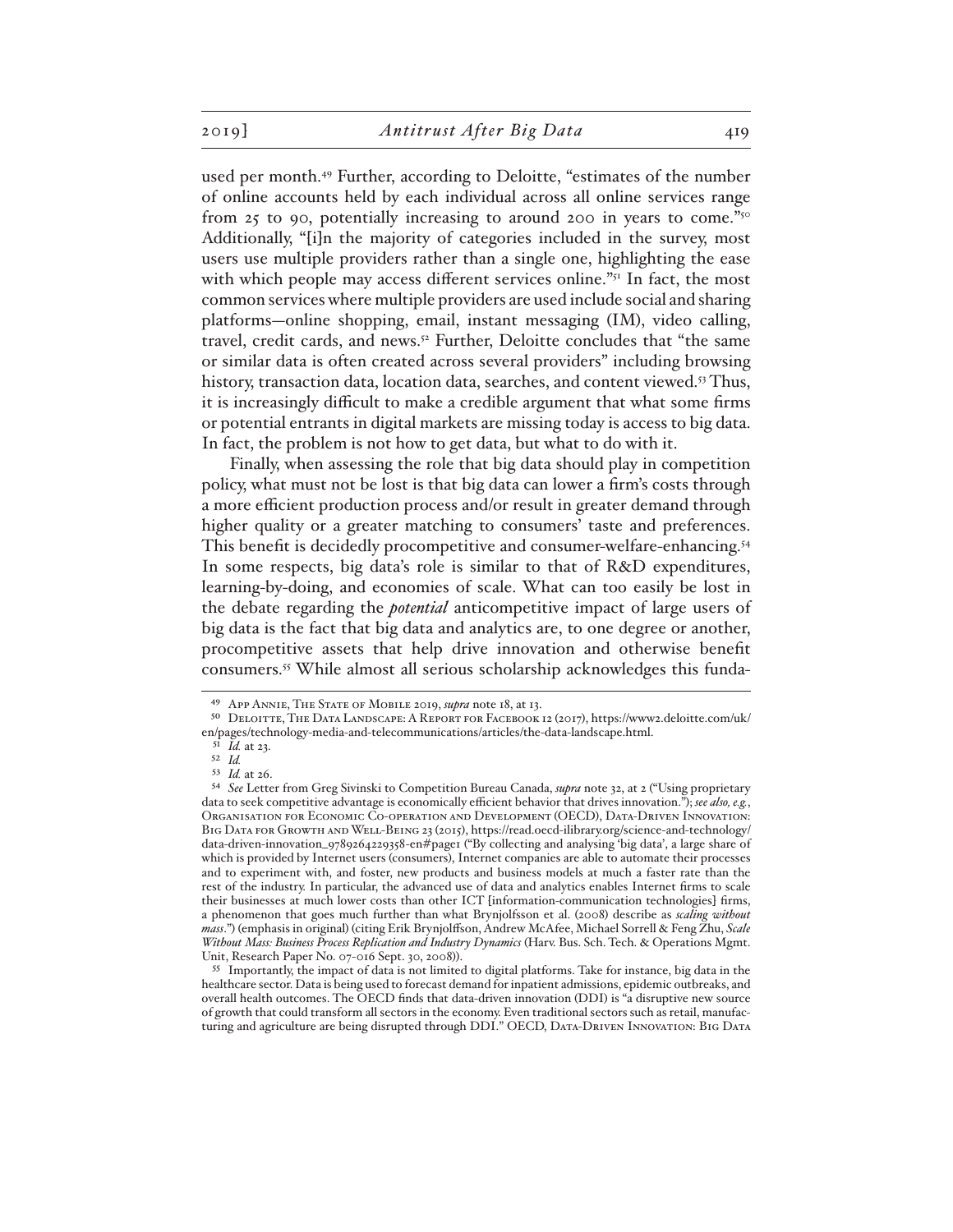mental reality, at least nominally, the debate over big data often focuses entirely on the *potential* for harm from big data, rather than on the clear and documented evidence of the large benefits that it commonly provides. It would be as if computer operating systems were viewed with inherent suspicion simply because of the possibility that an owner of one might become dominant and then might engage in anticompetitive behavior.56 In the new era of big data, which I argue that competition policy has now entered (or should be entering), big data's procompetitive effects need to be afforded their proper weight—not only by competition agencies and courts, but also by policymakers and scholars.

### III. Big Data and Barriers to Entry

Related to the prior part's discussion is the question of whether or not big data is a barrier to entry. Most commentators who favor aggressive antitrust enforcement as it relates to big data would argue in the affirmative.<sup>57</sup> I contend that it is important to consider how economists define barriers to entry and how this concept relates to the analysis of competitive outcomes. More importantly, rather than classifying big data, or other inputs, as barriers to entry, it is more relevant to detail what role big data plays in a particular market—both historically and in the present—in order to better forecast the hurdles that potential entrants must overcome to be effective and viable competitors.

Scholarly discussions of barriers to entry inevitably start with Joseph Bain, who defined barriers to entry as structural factors that allow incumbents to persistently price above the competitive level because they are not disciplined by a threat of entry.<sup>58</sup> Within this framework, economies of scale

for Growth and Well-Being, *supra* note 54, at 27. Further, "[t]he analysis of 'big data', increasingly in real time, is driving knowledge and value creation across society; fostering new products, processes and markets; spurring entirely new business models; transforming most if not all sectors in OECD countries and partner economies; and thereby enhancing economic competitiveness and productivity growth." *Id.* at 20; *see also* Deloitte, The Data Landscape: A Report for Facebook, *supra* note 50, at 9 ("A recent study for the European Commission estimated that the economic impact of data amounted to €300 billion in 2016 across EU28 countries, potentially rising to €430 billion by 2020. This includes the direct impacts in terms of revenues from big data, analytics and other data-related services, plus indirect impacts across sectors of the economy and induced impacts through increased economic activity.").

<sup>56</sup> When this arguably happened, antitrust was certainly able to successfully intervene.

<sup>57</sup> *See, e.g.*, Joshua Gans, Enhancing Competition with Data and Identity Portability 8 (2018), https://www.hamiltonproject.org/assets/files/Gans\_20180611.pdf ("A firm's monopolization of data could harm consumers if it confers an incumbency advantage—supported by barriers to entry—that reduces the incentives for competing platforms to enter a particular market."); Terrell McSweeny & Brian O'Dea, *Data, Innovation, and Potential Competition in Digital Markets—Looking Beyond Short-Term Price Effects in Merger Analysis*, CPI ANTITRUST CHRON., Feb. 2018, at 1.

<sup>58</sup> See JOSEPH BAIN, BARRIERS TO NEW COMPETITION 3 (Harvard Univ. Press 1956) ("A barrier to entry is an advantage of established sellers in an industry over potential entrant sellers, which is reflected in the extent to which established sellers can persistently raise their prices above competitive levels without attracting new firms to enter the industry.").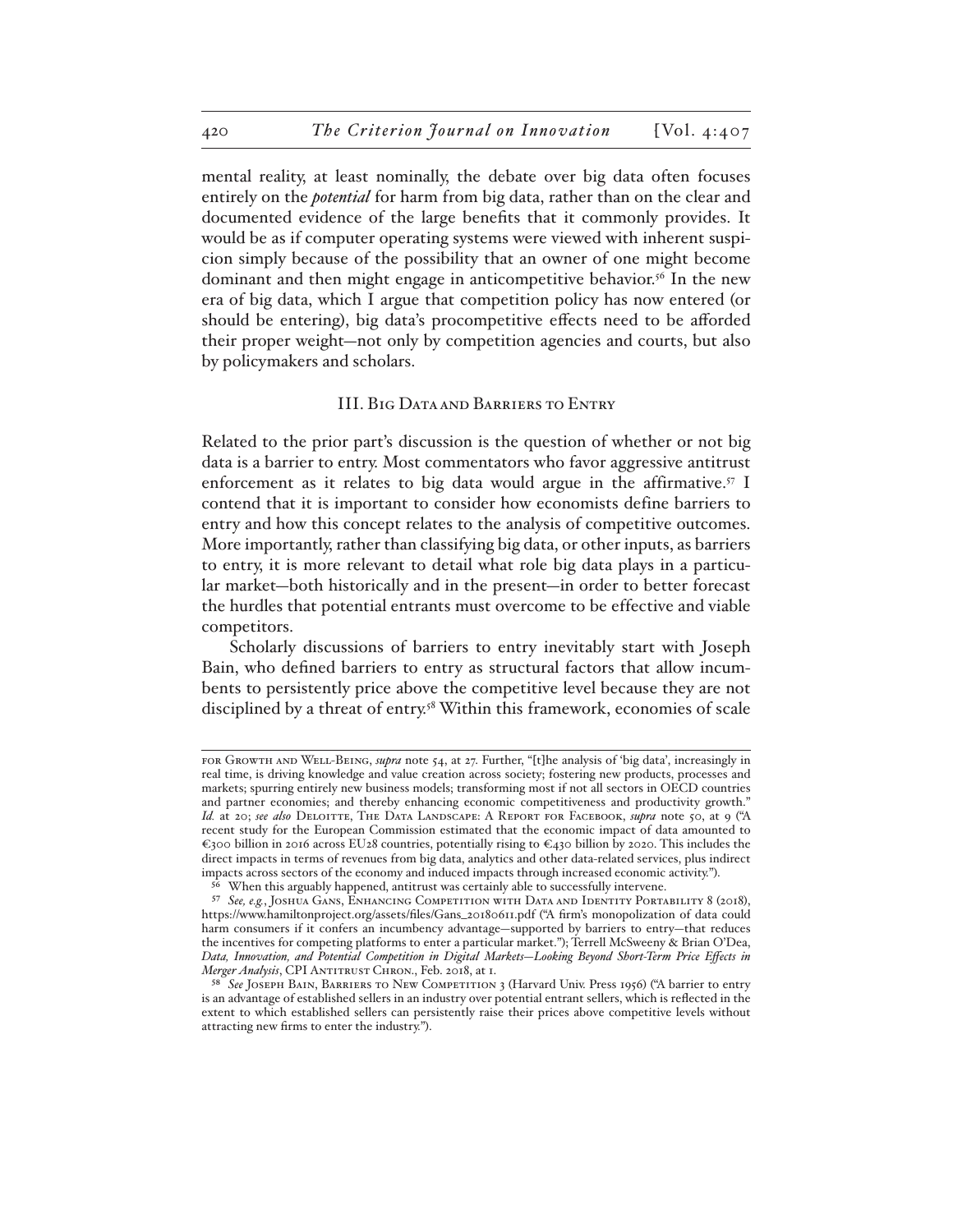that require large capital expenditures, product differentiation, and absolute cost advantages would be considered barriers to entry. Kip Viscusi, John Vernon, and Joseph Harrington, Jr. highlight a fundamental problem with Bain's definition, which is that "it is a tautology: A barrier to entry is said to exist if existing firms earn above-normal profit without inducing entry. In other words, Bain defines a barrier to entry in terms of its outcome."59

While Bain's definition offers a useful starting point, it tends to create a paradigm where economic concepts such as economies of scale and product differentiation are considered exogenous factors that then determine the competitiveness of an industry. This is a remnant of the prior structure-conduct-performance paradigm in industrial organization. A decade or so later, George Stigler built off of Bain's definition and stated that a "barrier to entry may be defined as a cost of producing (at some or every rate of output) which must be borne by a firm which seeks to enter an industry but is not borne by firms already in the industry."60 Two examples of this type of barrier to entry are patents and grandfathered government regulations. Economies of scale, on the other hand, would not be considered a barrier to the extent that an entrant has access to the same cost function even if it operates on a different part of the same cost curve. One benefit of Stigler's definition is the explicit recognition that, if there is an asymmetry between incumbents and entrants—in that an entrant *must incur* a cost that an incumbent does not—this has the potential to confer, but does not guarantee, supranormal profits to the incumbent in equilibrium.

Neither Bain's nor Stigler's definitions explicitly incorporate assessments of efficiency and economic welfare. C. C. von Weizsäcker considers this a deficiency, given that "economists normally implicitly assume that barriers to entry are a distortion of the competitive process. They inhibit the proper working of the principle of the 'invisible hand,' and thus imply inefficiencies."61 In the face of this, Franklin Fisher and von Weizsäcker developed normative statements regarding barriers to entry.<sup>62</sup> Fisher found "a barrier to entry exists when entry would be socially beneficial but is somehow prevented."63 von Weizsäcker stated, "a barrier to entry is a cost of producing which must be borne by a firm which seeks to enter an industry but is not borne by firms already in the industry and which implies a distortion in the allocation of resources from the social point of view."64 This is identical to Stigler,

<sup>59</sup> *See* W. Kip Viscusi, John M. Vernon & Joseph E. Harrington, Jr., Economics of Regulation and Antitrust 168 (MIT Press 4th ed. 2005).

<sup>60</sup> *See* George J. Stigler, The Organization of Industry 67 (Univ. of Chicago Press 1983) (1968).

<sup>&</sup>lt;sup>61</sup> C. C. von Weizsäcker, *A Welfare Analysis of Barriers to Entry*, 11 BELL J. ECON. 399, 399 (1980).

<sup>62</sup> Franklin M. Fisher, *Diagnosing Monopoly*, 19 Q. Rev. Econ. & Bus. 7 (1979); von Weizsäcker, *A Welfare Analysis of Barriers to Entry*, *supra* note 61.

<sup>63</sup> Fisher, *Diagnosing Monopoly*, *supra* note 62, at 23.

<sup>64</sup> von Weizsäcker, *A Welfare Analysis of Barriers to Entry*, *supra* note 61, at 400.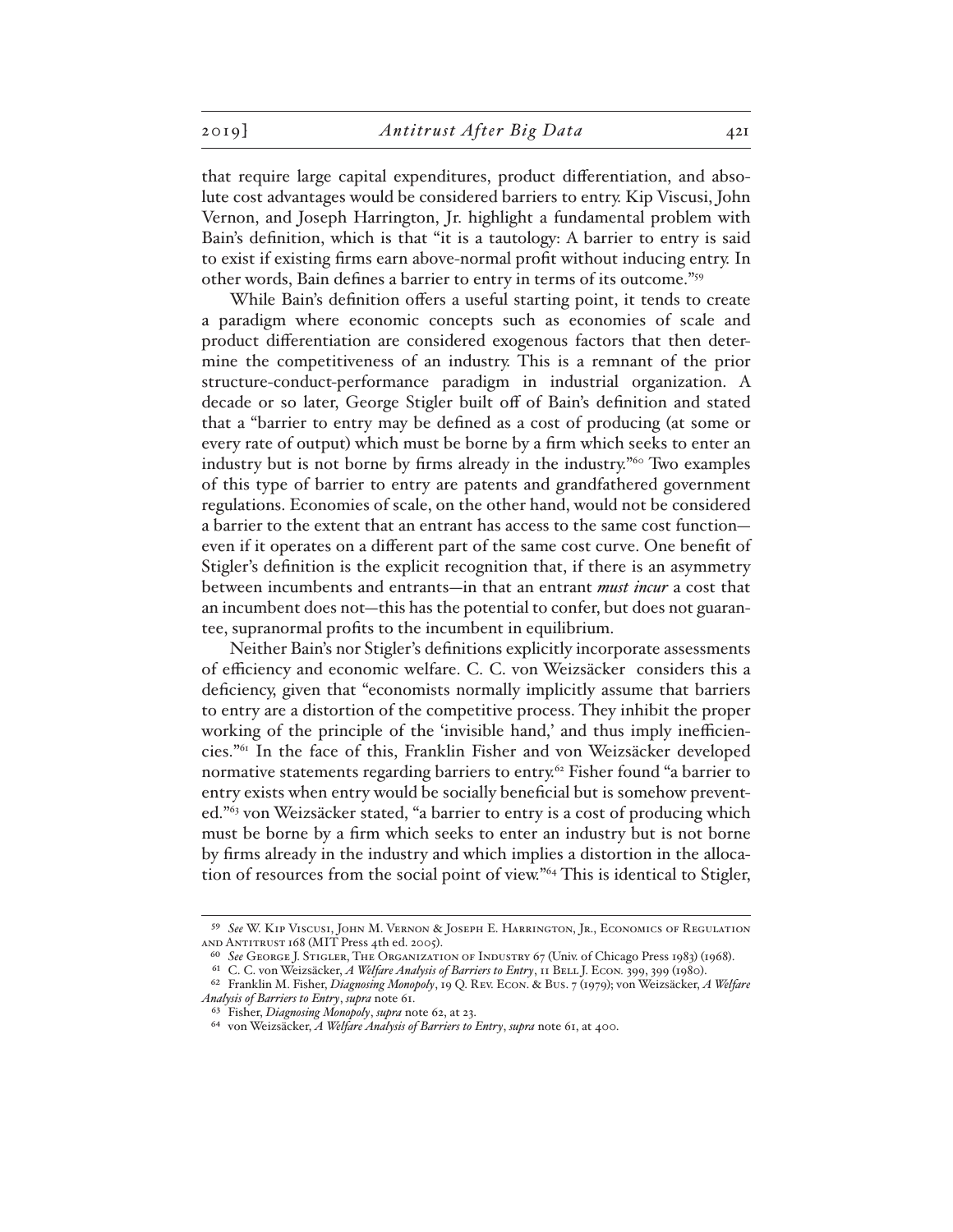except for the last clause invoking welfare considerations. He uses economies of scale to illustrate his point. Namely, if capturing economies of scale can increase overall welfare *and* we associate entry barriers with inefficiencies, then, "in which sense can we speak of [exploiting scale economies to be] a barrier to entry?"65 The virtue of von Weizsäcker's and Fisher's formulations is that, when policy conclusions are on the line, it is imperative that welfare considerations are unequivocally stated.

What both Fisher and von Weizsäcker do is peel back the layers in defining and, more importantly, in understanding the role that market features such as economies of scale and product differentiation play in determining the market equilibrium. Fisher illustrates this idea when he states, "the right issue is not whether there are barriers to entry into the production of a particular mousetrap, but whether there are barriers to entry into innovation in mousetraps."66 In other words, we should not be narrowly focused on a particular product or approach a firm uses—for example, one that involves use of a certain volume or type of big data in particular ways—but on the larger question of whether other viable approaches to entry are hindered and, as stated earlier, whether this hindrance results in a loss of welfare.

In competition policy, the term "barriers to entry" is generally used in one of two ways. Dennis Carlton summarizes this idea when he stated, "[t]rying to use 'barriers to entry' to refer to both the factors that influence the time it takes to reach a new equilibrium and to whether there are excess long-run profits is confusing."67 The former definition is consistent, for instance, with the analysis of entry in the U.S. Horizontal Merger Guidelines.<sup>68</sup> The latter definition is more in line with the economic literature on barriers described above. The danger in labeling a factor as a "barrier to entry" is a lack of clarity regarding which definition one is considering.

Entry into almost all highly valued markets involves some hurdles that must be overcome and perhaps high costs that need to be incurred in order to compete successfully. Common examples include regulatory compliance costs, developing intellectual property, expenditures on specialized equipment, and hiring skilled labor. Labeling all these factors as barriers to entry effectively renders the term meaningless. Hal Varian highlights this point

<sup>65</sup> *Id.* at 401.

<sup>66</sup> Fisher, *Diagnosing Monopoly*, *supra* note 62, at 57.

<sup>67</sup> Dennis W. Carlton, *Barriers to Entry*, 1 Issues Competition L. & Pol'y 601, 606 (2008); *see also* Viscusi, Vernon & Harrington, Jr., Economics of Regulation and Antitrust, *supra* note 59, at 168 ("There is perhaps no subject that has created more controversy among industrial organization economists than that of barriers to entry. At one extreme, some economists argue that the only real barriers are government related. . . . At the other end of the spectrum, some economists argue that almost any large expenditure necessary to start up a business is a barrier to entry.").

<sup>68</sup> U.S. Department of Justice & Federal Trade Commission*,* Horizontal Merger Guidelines § 9 (2010) [hereinafter Horizontal Merger Guidelines], https://www.ftc.gov/sites/default/files/ attachments/merger-review/100819hmg.pdf ("The Agencies examine the timeliness, likelihood, and sufficiency of the entry efforts an entrant might practically employ.").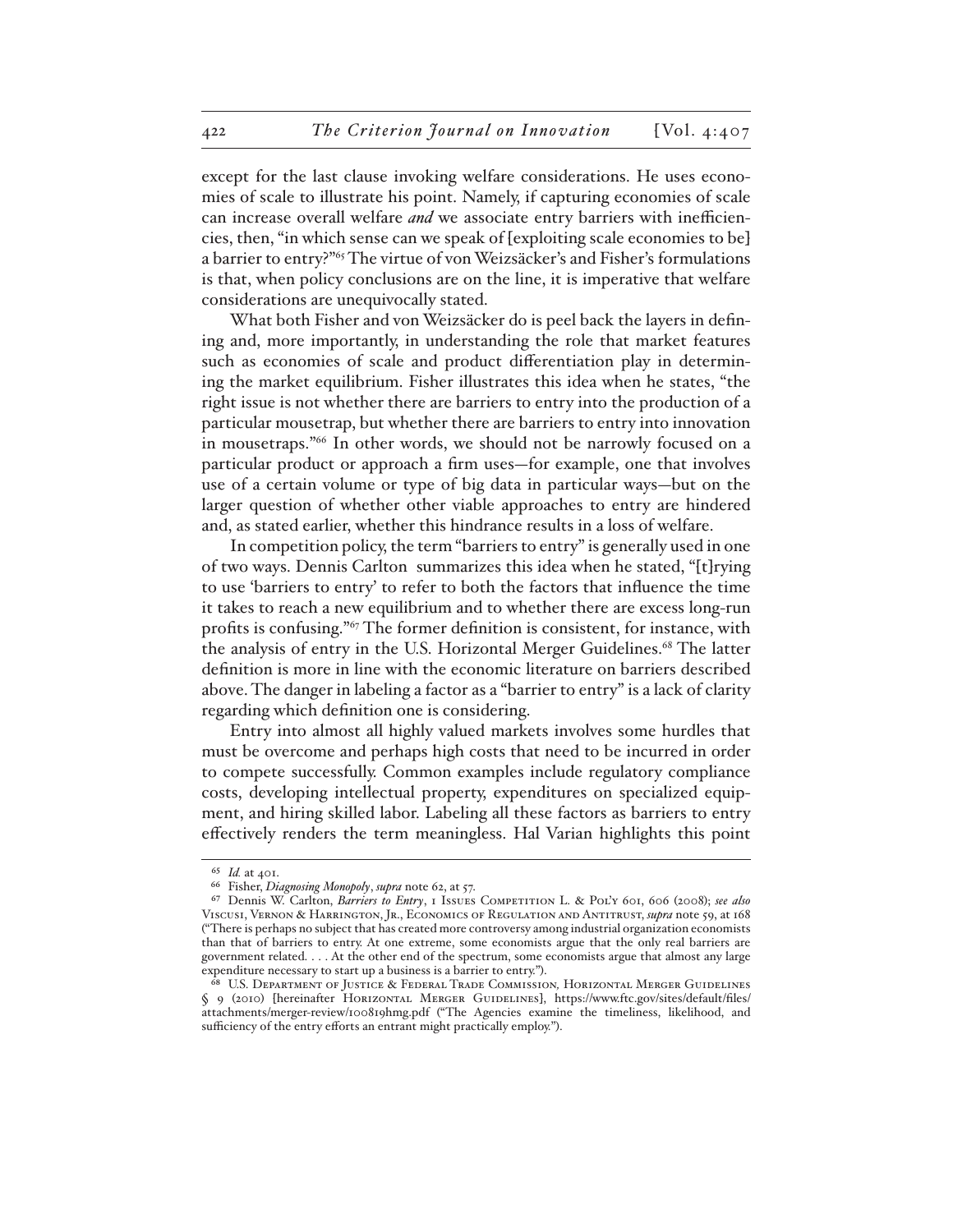when he states, "in starting a new business, is the problem with data or with knowledge? For example, I would like to enter the automobile manufacturing industry. Unfortunately, I know nothing whatsoever about how to build an automobile. Should that be considered a barrier to entry?"69 Either the term barriers to entry is explicitly stated and the welfare consequences evaluated, or, as Carlton recommends, "rather than focusing on whether an entry barrier exists according to some definition, analysts should explain how the industry will behave over the next several years . . . [which] will force them to pay attention to uncertainty and adjustment costs."70

For the reasons just discussed, it makes little sense to label big data as a barrier to entry and thereby treat it as an inevitable impediment to competition and consumer welfare.<sup>71</sup> First, big data is one of many potential factors that influence "the timeliness, likelihood, and sufficiency of entry efforts an entrant might practically employ."72 Certainly, effective investing in big data, machine learning, and artificial intelligence can create competitive distance between rivals. Yet this distance is a byproduct of competition on the merits and, as numerous examples confirm, is not necessarily an impediment to entry by firms clever enough to innovate a better mousetrap.<sup>73</sup> Rather than labeling big data as a barrier to entry, the focus should be on assessing what big data helps a firm accomplish, whether an incumbent's use of it furthers innovation and consumer welfare, and whether the incumbent's use of it actually prevents rivals from accessing it themselves or competing effectively in other ways.74

72 Horizontal Merger Guidelines, *supra* note 68.

<sup>69</sup> Varian, Use and Abuse of Network Effects, *supra* note 48 (manuscript at 9).

<sup>70</sup> Carlton, *Barriers to Entry*, *supra* note 67, at 615. Similarly, Harold Demsetz observed that conditions frequently considered barriers to entry, such as scale economies, capital requirements, and advertising expenditures, are not the fundamental source of barriers; the fundamental barriers are rather the cost of information and the uncertainty that an entrant has to overcome. *See* Harold Demsetz, *Barriers to Entry*, 72 Am. Econ. Rev. 47 (1982).

 $^{71}\,$  Anja Lambrecht and Catherine Tucker arrive at this conclusion through a slightly different approach. *See* Anja Lambrecht & Catherine Tucker, *Can Big Data Protect a Firm from Competition?*, CPI Antitrust Chron., Jan. 2017, at 1, 8 ("For a wide range of examples from the digital economy we demonstrate that when firms have access to big data, at least one, and often more, of the four criteria which are required for a resource to constitute a sustainable competitive advantage are not met."); *see also* Sokol & Comerford, *Antitrust and Regulating Big Data*, *supra* note 9, at 1135–40.

<sup>73</sup> Competition Bureau Canada, Big Data and Innovation: Implications for Competition POLICY IN CANADA, *supra* note 12, at 14 ("[D]eveloping valuable data through competition on the merits does not run afoul of [Canada's Competition] Act even if it results in significant market power. For example, a firm can create market power by developing a high-quality product or an efficient production process[.]").

<sup>74</sup> Further, significant expenditures on big data collection and analytics can result in high fixed costs; thus, merely observing that a firm is pricing above marginal cost and equating this with supracompetitive pricing is not properly considering the rate of return required to cover all the prior periods' expenditures on big data. *See* Michael L. Katz & Carl Shapiro, *Systems Competition and Network Effects*, 8 J. Econ. Persp., Spring 1994, at 93, 107 ("[M]erely observing a firm with a position of market dominance does not imply that the firm is earning super-normal profits: the firm's quasi-rents may merely reflect costs incurred earlier to obtain the position of market leadership.").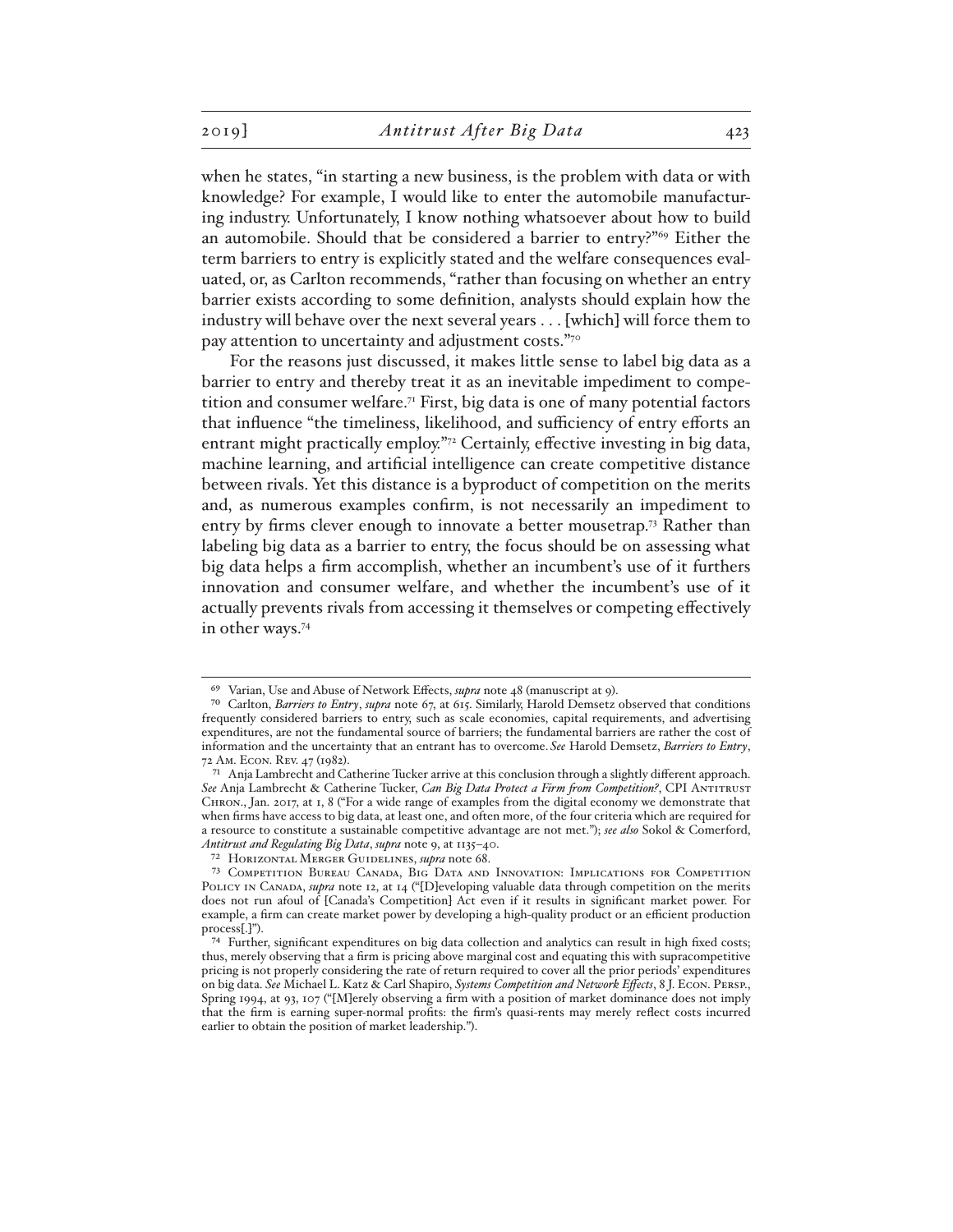Finally, it is worth noting that if big data is a barrier to entry that lowers social welfare, then this idea is in some tension with related theories of harm involving incumbent firms, particularly digital platforms, that are allegedly acquiring smaller potential or current rivals in order to preempt future competition.75 If big data is such a significant barrier to entry, one might ask, how would these new entrants be able to threaten the incumbent acquirer's strong position in the marketplace? This line of inquiry leads to a number of critical implications. First, in markets characterized by big data, we should not expect to see entry that would be considered likely, timely, and sufficient. Second, in markets characterized by big data, nascent competitors (holding aside for the moment that their mere existence violates the prior implication) cannot be expected to represent a serious competitive threat to incumbents. Consequently, following this logic, acquisitions involving so-called "nascent competitors" and incumbents employing big data are likely procompetitive. We can perhaps label this the "big data paradox." The reality is that theories of harm based on data barriers to entry confuse data with knowledge.76 Further, it illustrates the fundamental fragility of defining big data as a barrier to entry in the context of competition policy.

### IV. BIG DATA AND COMPETITION MATTERS

It has been at least a decade since the emergence of big data as a relevant competition issue. During that time, competition agencies in the United States and Europe have considered various aspects of big data in matters ranging from mergers to unilateral conduct by firms classified as "dominant." Yet, despite the flurry of policy research calling for antitrust condemnation

<sup>75</sup> Facebook's acquisition of Instagram is considered the canonical example of an entrenched incumbent preempting future competition. Yet, this example likely suffers from a nirvana counterfactual fallacy. *See* John M. Yun, Douglas H. Ginsburg, Joshua D. Wright & Tad Lipsky, *Comment of the Global Antitrust Institute, George Mason University School of Law, on the Australian Competition & Consumer Commission's Digital Platforms Inquiry, Preliminary Report* 15 (Geo. Mason L. & Econ. Research, Paper No. 19-04, 2019) ("Central to the narrative that strategic acquisitions have entrenched market power is Facebook's acquisition of Instagram in 2012, from which some commentators have inferred that competition authorities are missing potential competition cases. At the time of the acquisition, Instagram had zero revenues and a handful of employees. Since Facebook's acquisition, Instagram has grown from 30 million users to well over one billion. During the same period, Facebook grew from approximately 900 million users to over two billion users. This substantial expansion in users and output is hardly indicative of an anticompetitive outcome. Of course, one could argue that, but for the acquisition, Instagram would have been just as successful, if not more, and would have remained an independent competitor. While this type of 'nirvana' counterfactual is frequently asserted, without more it is not a sufficient basis upon which retrospectively to condemn an acquisition. To treat the success and associated output expansion of an acquired product as evidence of an anticompetitive acquisition severely twists the meaning of 'anticompetitive.'").

<sup>76</sup> *See* Varian, Use and Abuse of Network Effects, *supra* note 48 (manuscript at 9–10) ("Knowledge is a critical part of production. In economic models, knowledge is embedded in the production function but in the real world, knowledge is embedded in people. . . . Today's successful businesses had no data when they started, but nevertheless they were able to acquire sufficient expertise to gain a foothold, gather what data they could, and extract information and knowledge from that data to create competitive advantage over the incumbents.").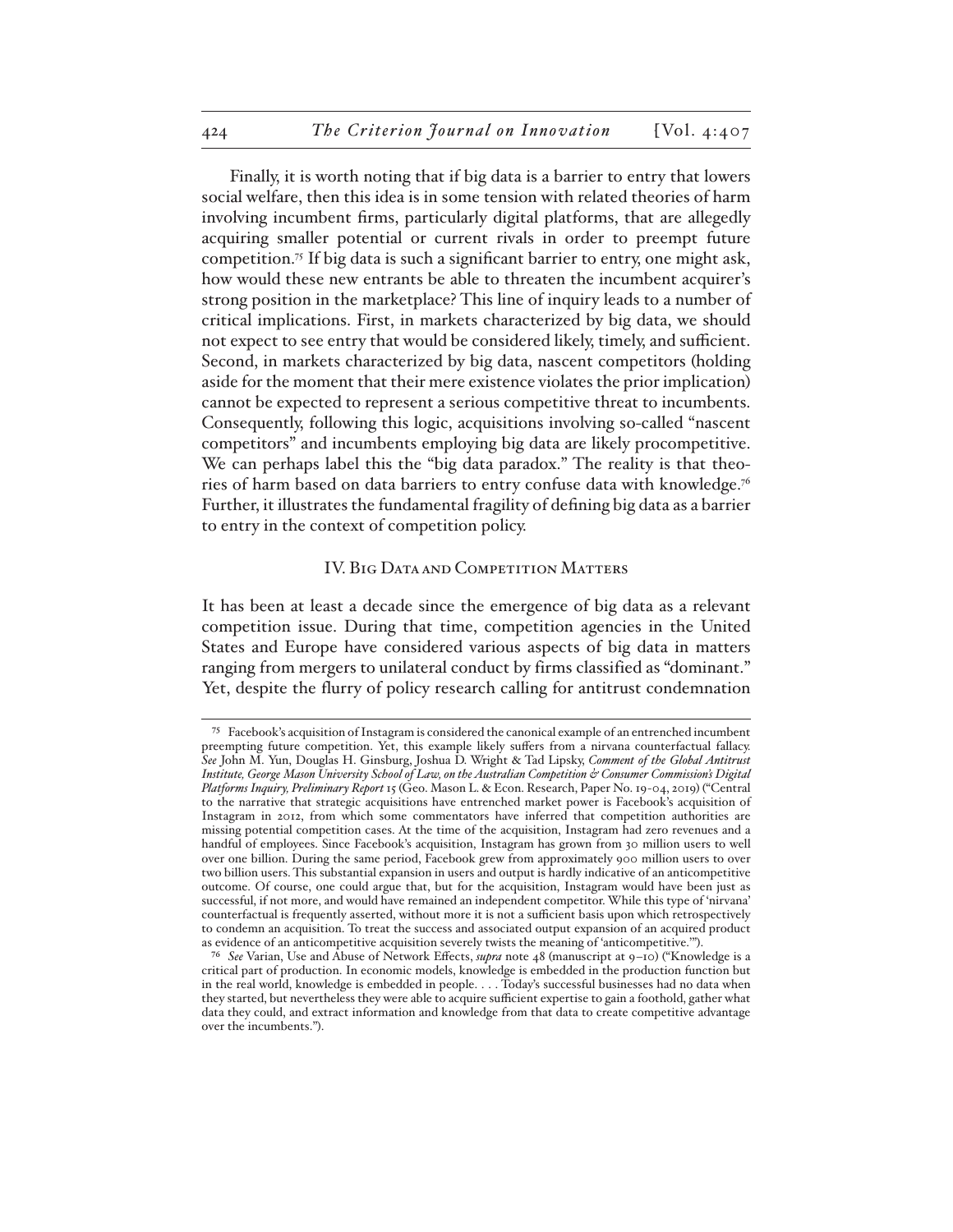of big data, competition agencies have yet to bring a challenge based primarily on big data considerations—other than as a tangential reference as a barrier to entry. What does this lack of agency challenge tell us? While it does not prove that big data cannot possibly present a competition issue, it certainly supports the proposition that big data is unlikely often to present one. Moreover, an assessment of the agencies' decisions in matters that involve firms utilizing big data fails to support the conjecture that competition agencies and the courts are falsely and systematically neglecting the issue entirely. Rather, in a number of cases, the agencies have fully considered big data issues and ultimately determined that they were an insufficient and inadequate basis upon which to issue a formal complaint.

I examined a number of U.S. and European cases involving big data to better understand why it has not been the centerpiece of any antitrust challenge. The point is not to offer a comprehensive overview of all competition cases involving big data, but to identify a number of highly prominent and significant cases that can help inform the issue. Of course, there could be a big data challenge at some point in the future. Even so, it would only support the proposition that big data concerns can exist and be taken seriously, not that they are typical or frequent. Further, in contrast with the claims of some who have expressed great concern over big data and the ability of competition agencies to deal with it, Joshua Wright and Elyse Dorsey argue that, if there are legitimate concerns, they can be assessed with the standard tools that agencies employ.77

One of the world's largest commercial users of big data is Google. In 2011, the U.S. Federal Trade Commission (FTC) began to formally investigate whether Google was engaging in anticompetitive conduct with its online search engine. Specifically, the agency scrutinized Google's "universal search" feature, which provides distinct, specialized search results in various categories such as for shopping queries (for example, listing stores that sell a particular product) and local business queries (for example, providing a map of local florists and their addresses). These specialized search results were interspersed with the standard links to web sites—that is, "blue links"—to form a composite search results page. The allegation was that Google demoted links to competing web sites that offered similar specialized search information—for example, shopping and local business results. Further, the allegation was that Google unfairly promoted its own specialized search results at the top of the page, which deprived traffic to rival sites that offered similar content. There has been no shortage of commentary on the case, both before

<sup>77</sup> Wright & Dorsey, *Antitrust Analysis of Big Data*, *supra* note 30, at 35 ("[T]he existing antitrust framework is well equipped with sophisticated tools and methods for analyzing just the kinds of issues big data presents.").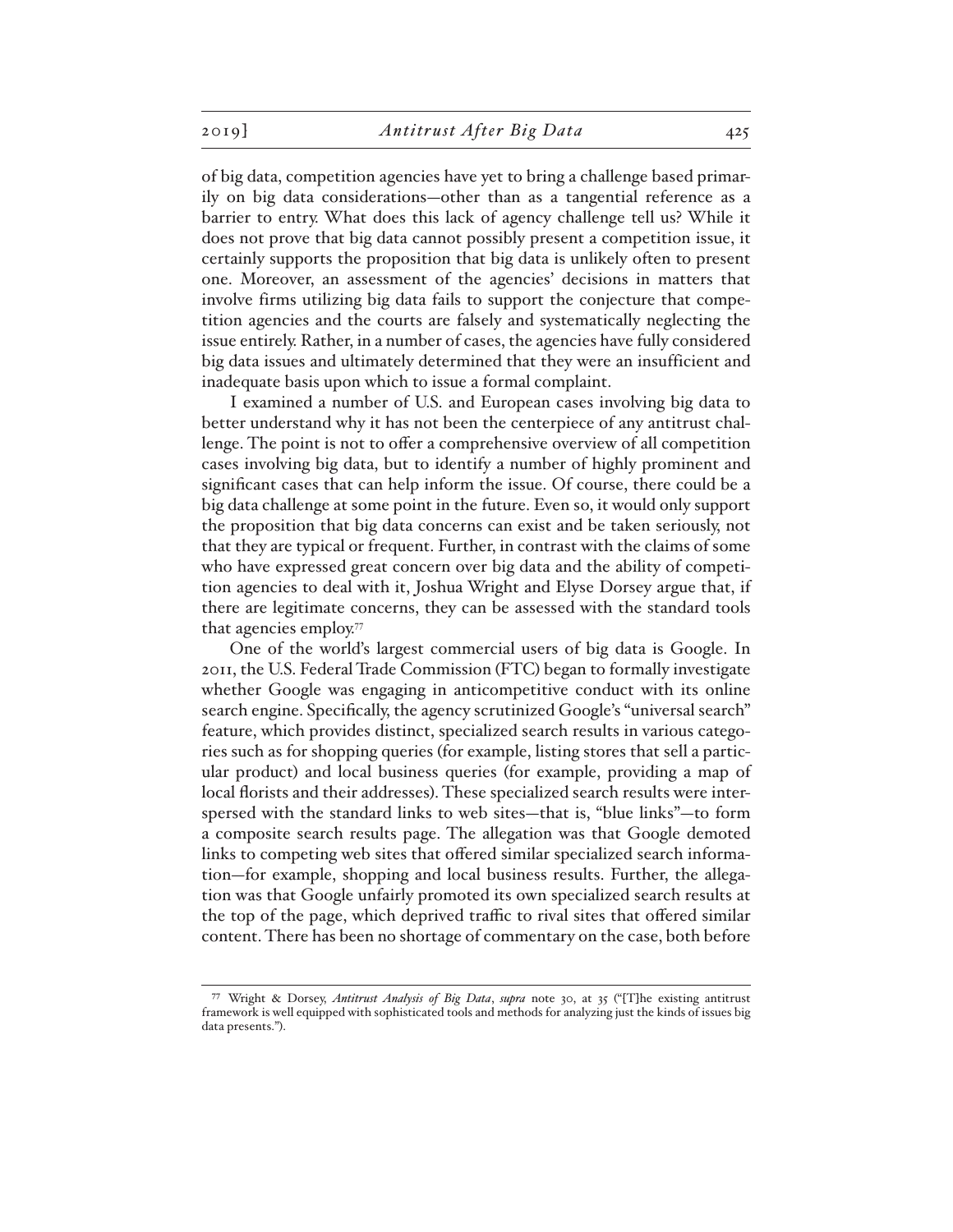and after the FTC's ultimate decision to close the investigation.78 Yet despite the fact that Google analyzes a staggering volume of data, that fact alone or even in combination with other concerns—proved to be an insufficient basis upon which to bring a complaint. In fact, the FTC concluded just the opposite, when it considered Google's implementation of universal search to be procompetitive.79 The lesson from the investigation is that competition cases require actual evidence of anticompetitive conduct and resulting harm.

In 2013, the U.S. Department of Justice (DOJ) challenged Bazaarvoice's acquisition of PowerReview, where "Bazaarvoice provides the market-leading R&R [Rating & Reviews] platform to manufacturers and online retailers.<sup>780</sup> In its complaint, the DOJ cited a document indicating that Bazaarvoice identified its "ability to leverage the data" as "a key barrier [to] entry."81 After the court ruled in favor of the DOJ, the DOJ stated, "[t]he entry barriers identified by the Court include networks effects from syndication, switching costs, moderation, analytics, and reputation." While it is certainly true that the DOJ and the court considered data and analytics (presumably from big data) as a barrier to entry, they are only mentioned twice in these key DOJ documents; additionally, analytics is listed among a series of other "barriers" including switching costs and reputation.<sup>82</sup> Rather, the deciding factors in bringing the case were the standard litany of potential harms from horizontal mergers, including the fact that "PowerReviews' 'scorched earth approach to pricing' applied significant pressure to Bazaarvoice in competitive deals."<sup>83</sup>

In 2007, both the United States and Europe scrutinized, but eventually cleared, Google's acquisition of DoubleClick. The European Commission (EC) considered a theory of harm involving foreclosure based on the combination of Google and DoubleClick's assets. The essence of the theory was

<sup>78</sup> *See, e.g.*, Geoffrey A. Manne & Joshua D. Wright, *Google and the Limits of Antitrust: The Case Against the Antitrust Case Against Google*, 34 Harv. J.L. & Pub. Pol'y 1, 3 (2011); Michael A. Salinger & Robert J. Levinson, *Economics and the FTC's Google Investigation*, 46 Rev. INDUS. Org. 25 (2015); Richard J. Gilbert, *U.S. Federal Trade Commission Investigation of* Google Search *(2013)*, *in* The Antitrust Revolution 489 (John E. Kwoka, Jr. & Lawrence J. White eds., Oxford Univ. Press 7th ed. 2018); John M. Yun, *Understanding Google's Search Platform and the Implications for Antitrust Analyses*, 14 J. Competition L. & Econ. 311 (2018).

<sup>79</sup> *See* Statement of the Federal Trade Commission Regarding Google's Search Practices *In the Matter of Google Inc.* at 2, FTC File No. 111-0163 (FTC Jan. 3, 2013), https://www.ftc.gov/system/files/documents/ public\_statements/295971/130103googlesearchstmtofcomm.pdf ("[T]he . . . quantitative evidence the Commission examined are largely consistent with the conclusion that Google likely benefited consumers by prominently displaying its vertical content on its search results page.").

Competitive Impact Statement at 3, United States v. Bazaarvoice, No. 13-cv-00133, 2014 WL 203966 (N.D. Cal. Jan. 8, 2014), 2014 WL 2142181.

<sup>81</sup> Complaint at 18, *Bazaarvoice*, No. 13-cv-00133, 2014 WL 203966, 2013 WL 127168 [hereinafter Complaint, *Bazaarvoice*].

<sup>82</sup> As discussed in Part III, the idea that switching costs and reputation are barriers to entry further supports the point made by von Weizsäcker, Fisher, and Demsetz that the use of the term "barriers to entry" is generally used in a very imprecise manner and often divorced from dynamic welfare considerations.

<sup>83</sup> Complaint, *Bazaarvoice*, *supra* note 81, at 13. Further, if Bazaarvoice's ownership of big data served as a strong barrier to entry, how did the acquired firm manage to become such a threat? Rather, Bazaarvoice was successful because it was highly skilled in using the data that it collected.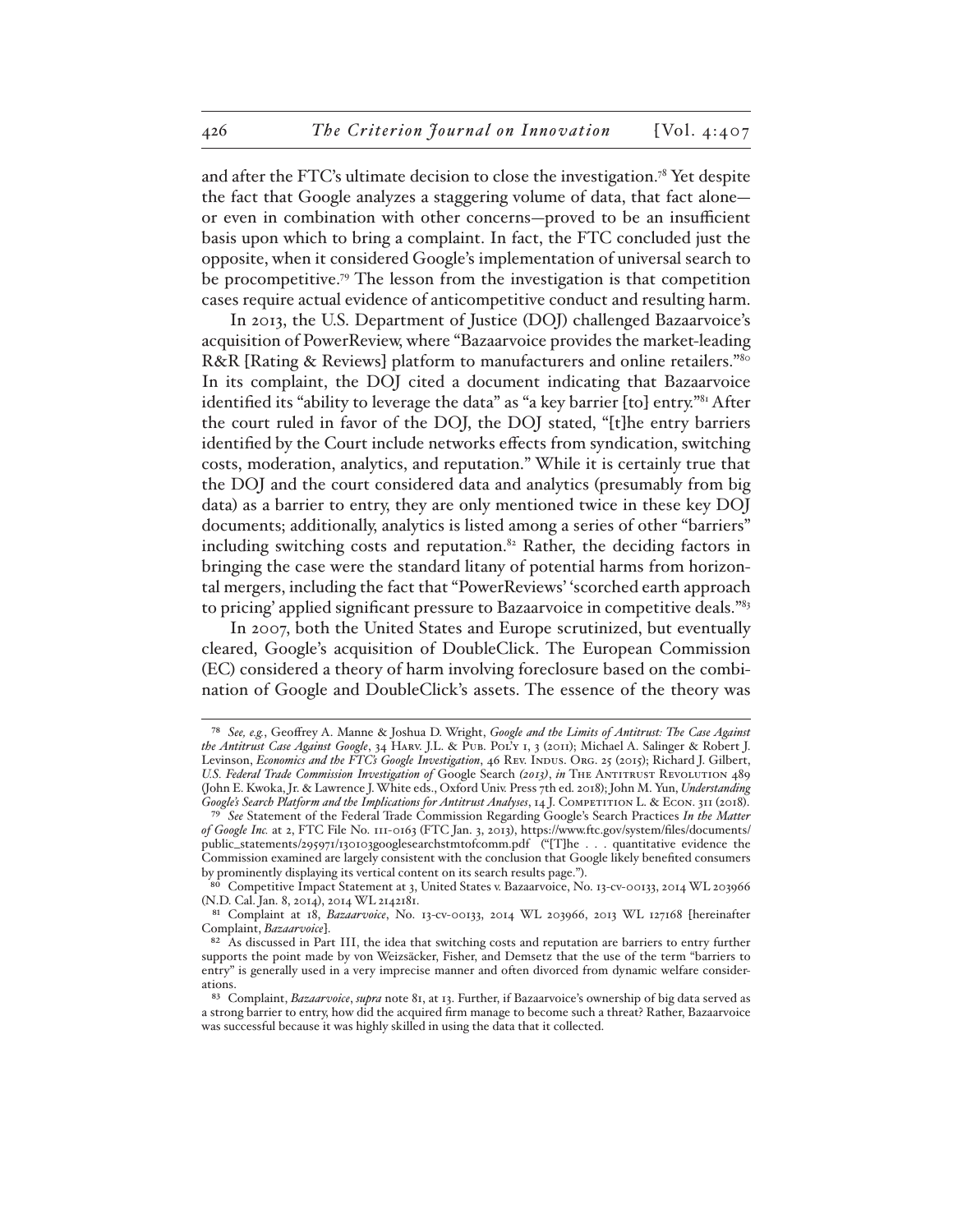that combining Google's user data with DoubleClick's user data "would allow the merged entity to achieve a position that could not be replicated by its integrated competitors. . . . Google's competitors would be progressively marginalised which would ultimately allow Google to raise prices for its intermediation services."84 The EC also recognized that "[s]uch information could potentially be used to better target ads to users."85 The EC ultimately concluded, "[e]ven if Google's and DoubleClick's data collections were available as input for DoubleClick it would therefore be unlikely that its competitiveness would be enhanced in a way that would confer on the merged entity a competitive advantage that could not be matched by its competitors."86 This led the EC to the conclusion that "the possible combination of data of Google and DoubleClick post-merger is very unlikely to bring more traffic to AdSense so as to squeeze out competitors and ultimately enable the merged entity to charge higher prices for its intermediation services."87 Thus, it is clear that Europe explicitly considered and ultimately rejected a theory of harm where data played a central role—as the evidence did not support such concerns.

In the United States, in a 4-to-1 vote, the FTC cleared the Google-DoubleClick merger. In doing so, the Commission explicitly considered and rejected "the theory that the combination of their respective data sets of consumer information could be exploited in a way that threatens consumers' privacy."88 Relatedly, the Commission "assessed the suggestion that the combination of Google's database of user information and the data respecting users and competitive intermediaries collected by DoubleClick on behalf of its customers would give Google an overwhelming advantage in the ad intermediation market."89 Ultimately, the Commission concluded that "the transaction is not likely to create, enhance, or facilitate market power."90 In other words, big data considerations were explicitly considered but the evidence did not support such an action. In fact, the agency explicitly stated:

At bottom, the concerns raised by Google's competitors regarding the integration of these two data sets—should privacy concerns not prevent such integration—really amount to a fear that the transaction will lead to Google offering a superior product to its customers. Yet, the evidence indicates that neither the data available to Google, nor the data available to DoubleClick,

<sup>84</sup> Commission Decision Declaring a Concentration to Be Compatible with the Common Market and the Functioning of the EEA Agreement ¶ 359, Case No. COMP/M.4731—Google-DoubleClick, C (2008) 927 final (Mar. 11, 2003).

<sup>85</sup> *Id.* ¶ 360.

<sup>86</sup> *Id.* ¶ 364.

<sup>87</sup> *Id.* ¶ 366.

<sup>88</sup> Statement of Federal Trade Commission Concerning Google/DoubleClick at 2, FTC File No. 071-0170 (FTC Dec. 20, 2007).

<sup>89</sup> *Id.* at 12.

<sup>90</sup> *Id.* at 2.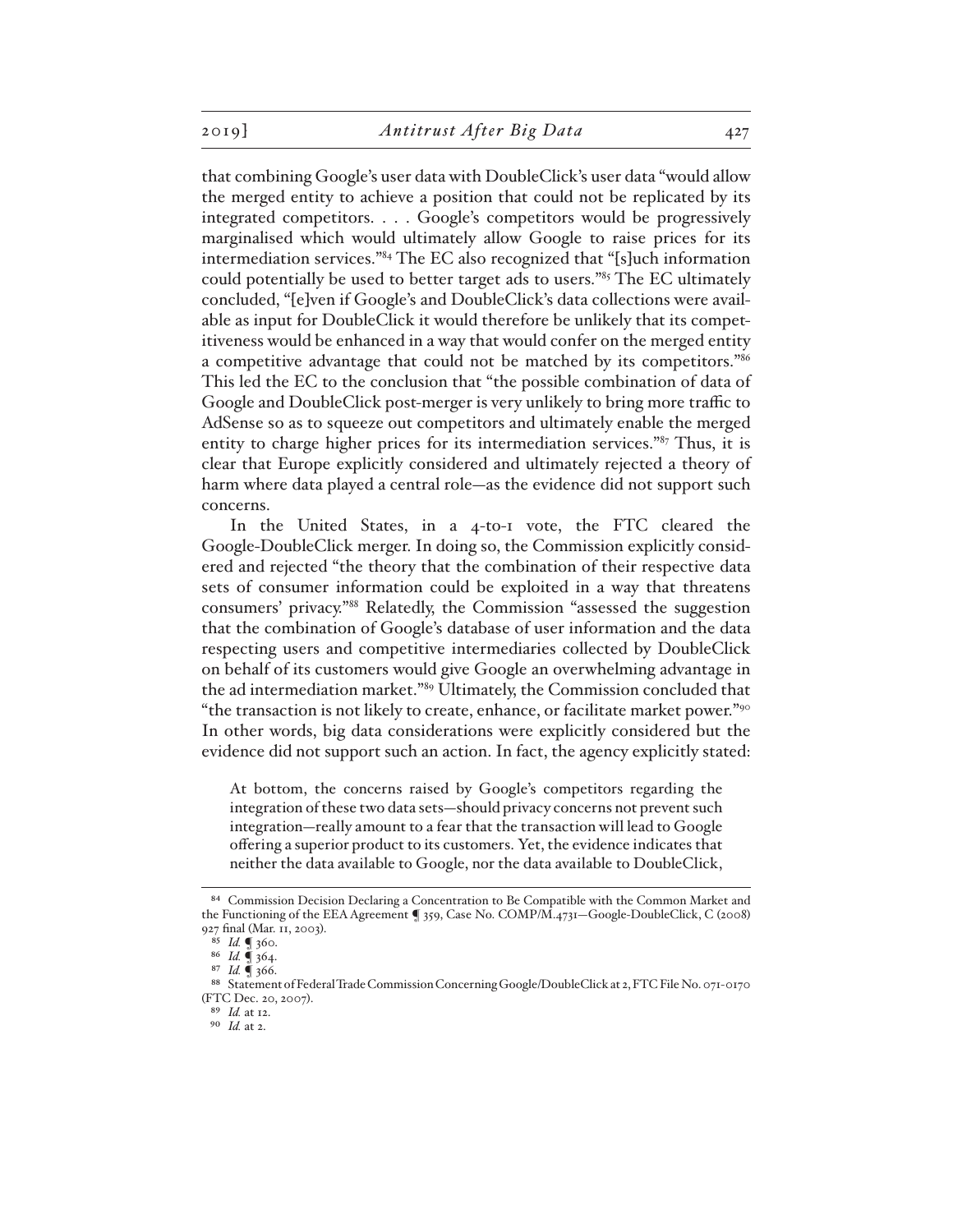constitutes an essential input to a successful online advertising product. A number of Google's competitors have at their disposal valuable stores of data not available to Google.<sup>91</sup>

Similarly, in approving Facebook's acquisition of WhatsApp in 2014, the European Commission concluded that, "regardless of whether the merged entity will start using WhatsApp user data to improve targeted advertising on Facebook's social network, there will continue to be a large amount of Internet user data that are valuable for advertising purposes and that are not within Facebook's exclusive control."<sup>92</sup> Additionally, for Microsoft's acquisition of LinkedIn in 2016, the EC concluded that "the Transaction does not raise competition concerns resulting from the possible post-merger combination of the 'data' (essentially consisting of personal information, such as information about an individual's job, career history and professional connections, and/or her or his email or other contacts, search behaviour etc. about the users of their services) held by each of the Parties in relation to online advertising."93

Finally, in 2008, while the EC ultimately cleared TomTom's acquisition of Tele Atlas,94 the Directorate-General for Competition concluded that entry into navigable digital map databases was "unlikely" due to the "vast volumes of data [that] have to be collected from various sources and field survey teams."<sup>95</sup> That conclusion was soon to be proved by the market to be incorrect. As Xavier Boutin and Georg Clemens highlight, "[i]n fact, using its competitive advantages relating to variety and velocity, Google soon started to offer navigation for free. Google Maps Navigation integrated a series of features . . . using the data that was collected from Google's search engine. Moreover, it had the significant advantage of relying on the updates sent by its users. The combination of a high volume and variety of data updated at a

95 *Id.* ¶ 132.

<sup>91</sup> *Id.* at 12.

<sup>&</sup>lt;sup>92</sup> Commission Decision Pursuant to Article  $6(t)(b)$  of Council Regulation No. 139/2004  $\blacksquare$  189, Case M.7217—Facebook/WhatsApp, C (2014) 7239 final (Oct. 3, 2014).

<sup>93</sup> Commission Decision Pursuant to Article 6(1)(b) in Conjunction with Article 6(2) of Council Regulation No. 139/2004 and Article 57 of the Agreement on the European Economic Area ¶ 176, Case M.8124—Microsoft/LinkedIn, C (2016) 8404 final (Dec. 6, 2016); *see also id.* ¶ 180 ("In the case at hand, however, the [Microsoft-LinkedIn] Transaction does not give rise to this type of concerns in relation to online advertising. First, Microsoft and LinkedIn do not make available their data to third parties for advertising purposes, with very limited exceptions. Second, the combination of their respective datasets does not appear to result in raising the barriers to entry/expansion for other players in this space, as there will continue to be a large amount of internet user data that are valuable for advertising purposes and that are not within Microsoft's exclusive control. Third, the Parties are small market players and compete with each other only to a very limited extent in online advertising and its possible segments.").

<sup>94</sup> The EC found that the vertical transaction did not raise concerns of input foreclosure or a greater likelihood of anticompetitive coordinated conduct. *See* Commission Decision Declaring a Concentration to Be Compatible with the Common Market and the EEA Agreement, Case No. COMP/M.4854– TomTom/Tele Atlas, C (2008) 1859 (May 14, 2008).